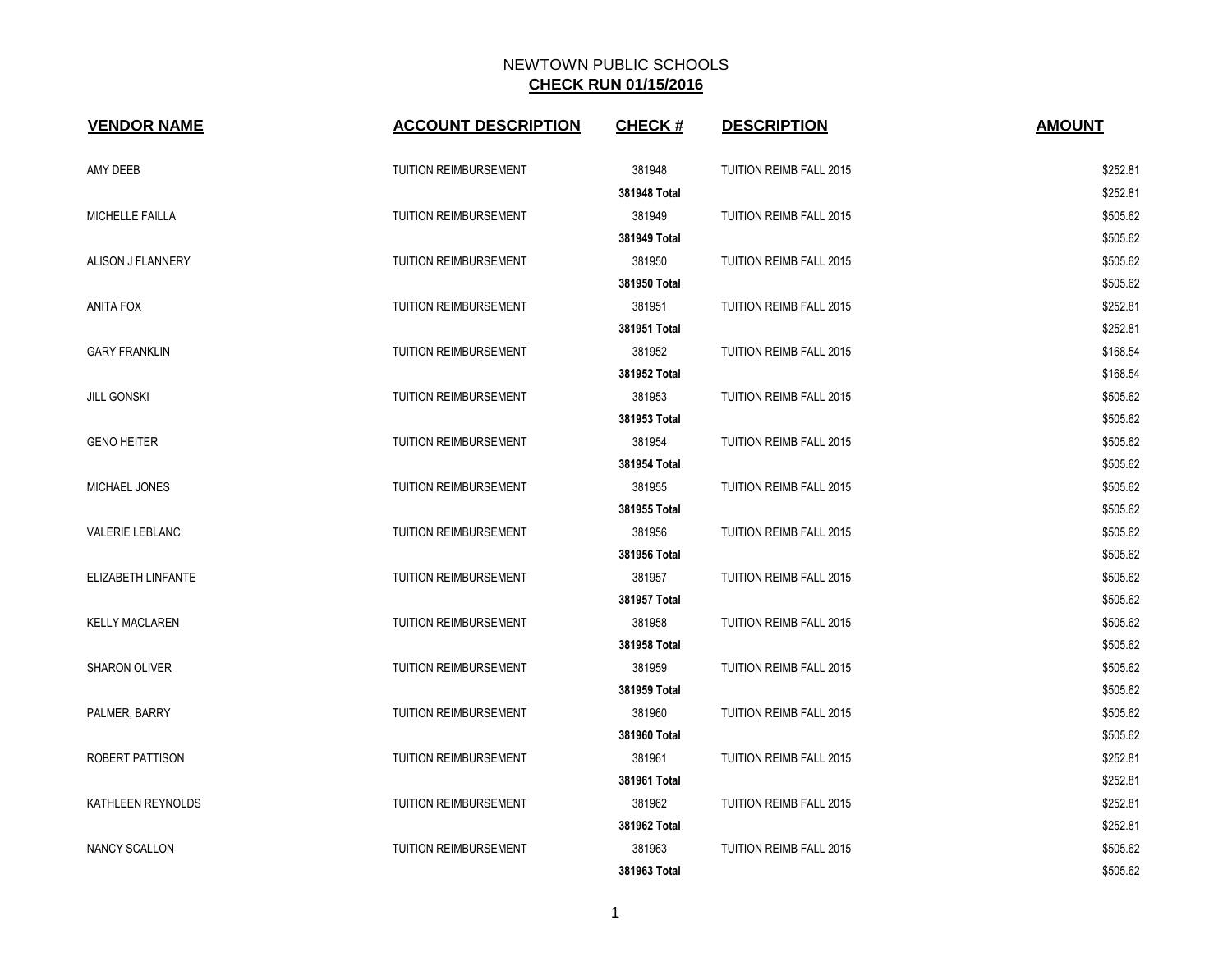| <b>VENDOR NAME</b>                      | <b>ACCOUNT DESCRIPTION</b>        | <b>CHECK#</b> | <b>DESCRIPTION</b>                 | <b>AMOUNT</b> |
|-----------------------------------------|-----------------------------------|---------------|------------------------------------|---------------|
| <b>JEFFREY SCHUPP</b>                   | <b>TUITION REIMBURSEMENT</b>      | 381964        | TUITION REIMB FALL 2015            | \$252.81      |
|                                         |                                   | 381964 Total  |                                    | \$252.81      |
| ANDREW TAMMERO                          | <b>TUITION REIMBURSEMENT</b>      | 381965        | <b>TUITION REIMB FALL 2015</b>     | \$505.62      |
|                                         |                                   | 381965 Total  |                                    | \$505.62      |
| ADELBROOK INC.                          | TUITION - OUT-OF-DISTRICT         | 381966        | TUITION - OUT-OF-DISTRICT          | \$6,800.00    |
|                                         | TUITION - OUT-OF-DISTRICT         | 381966        | TUITION - OUT-OF-DISTRICT          | \$6,800.00    |
|                                         | TUITION - OUT-OF-DISTRICT         | 381966        | TUITION - OUT-OF-DISTRICT          | \$3,280.00    |
|                                         | TUITION - OUT-OF-DISTRICT         | 381966        | TUITION - OUT-OF-DISTRICT          | \$3,280.00    |
|                                         | TUITION - OUT-OF-DISTRICT         | 381966        | TUITION - OUT-OF-DISTRICT          | \$210.00      |
|                                         | TUITION - OUT-OF-DISTRICT         | 381966        | TUITION - OUT-OF-DISTRICT          | \$105.00      |
|                                         | TUITION - OUT-OF-DISTRICT         | 381966        | TUITION - OUT-OF-DISTRICT          | \$540.00      |
|                                         | TUITION - OUT-OF-DISTRICT         | 381966        | TUITION - OUT-OF-DISTRICT          | \$270.00      |
|                                         |                                   | 381966 Total  |                                    | \$21,285.00   |
| ADMINISTRATOR UNEMPLOYMENT COMPENSATION | UNEMPLOYMENT COMP.                | 381967        | UNEMPLOYMENT 00-017-96             | \$981.00      |
|                                         |                                   | 381967 Total  |                                    | \$981.00      |
| AIND / GIANT STEPS                      | TUITION - OUT-OF-DISTRICT         | 381968        | TUITION - OUT-OF-DISTRICT          | \$4,000.00    |
|                                         |                                   | 381968 Total  |                                    | \$4,000.00    |
| ALARMS BY PRECISION LLC                 | <b>EMERGENCY REPAIRS - S.H.</b>   | 381969        | LOCK / ALARM EMERG REPAIRS - SH    | \$743.50      |
|                                         | <b>EMERGENCY REPAIRS - M.G.</b>   | 381969        | LOCK / ALARM EMERG REPAIRS - MG    | \$125.00      |
|                                         | <b>EMERGENCY REPAIRS - RIS.</b>   | 381969        | LOCK / ALARM EMERG REPAIRS - RIS   | \$80.50       |
|                                         | <b>EMERGENCY REPAIRS - RIS.</b>   | 381969        | LOCK / ALARM EMERG REPAIRS - RIS   | \$187.50      |
|                                         | <b>EMERGENCY REPAIRS - M.S.</b>   | 381969        | LOCK / ALARM EMERG REPAIRS - NMS   | \$875.00      |
|                                         | <b>B. &amp; G. IMPROVE - C.O.</b> | 381969        | NEW DOORS WAREHOUSE AND MAINT SHOP | \$4,100.00    |
|                                         |                                   | 381969 Total  |                                    | \$6,111.50    |
| ALL ABOUT YOU HOME CARE SERVICES        | PROF. SERV. - HEALTH ELEM/RIS     | 381970        | NURSING SERVICES FOR STARR STUDENT | \$1,100.00    |
|                                         |                                   | 381970 Total  |                                    | \$1,100.00    |
| ALL-STAR TRANSPORTATION LLC             | <b>REPAIRS - TRANS.</b>           | 381971        | 2000 FORD WINDSTAR REPAIRS         | \$152.02      |
|                                         | TRANS. - LOCAL REG. ED            | 381971        | H/S LATE BUS DEC 2015              | \$980.00      |
|                                         | TRANS. - LOCAL REG. ED            | 381971        | M/S LATE BUS DEC 2015              | \$840.00      |
|                                         | TRANS. - LOCAL REG. ED            | 381971        | <b>T.A.P DEC 2015</b>              | \$3,770.00    |
|                                         | TRANS. - PRIVATE                  | 381971        | ST ROSE DEC 2015                   | \$696.00      |
|                                         | TRANS. - MAGNET SCH.              | 381971        | EXTRA BUS DANBURY MAGNET DEC 2015  | \$261.00      |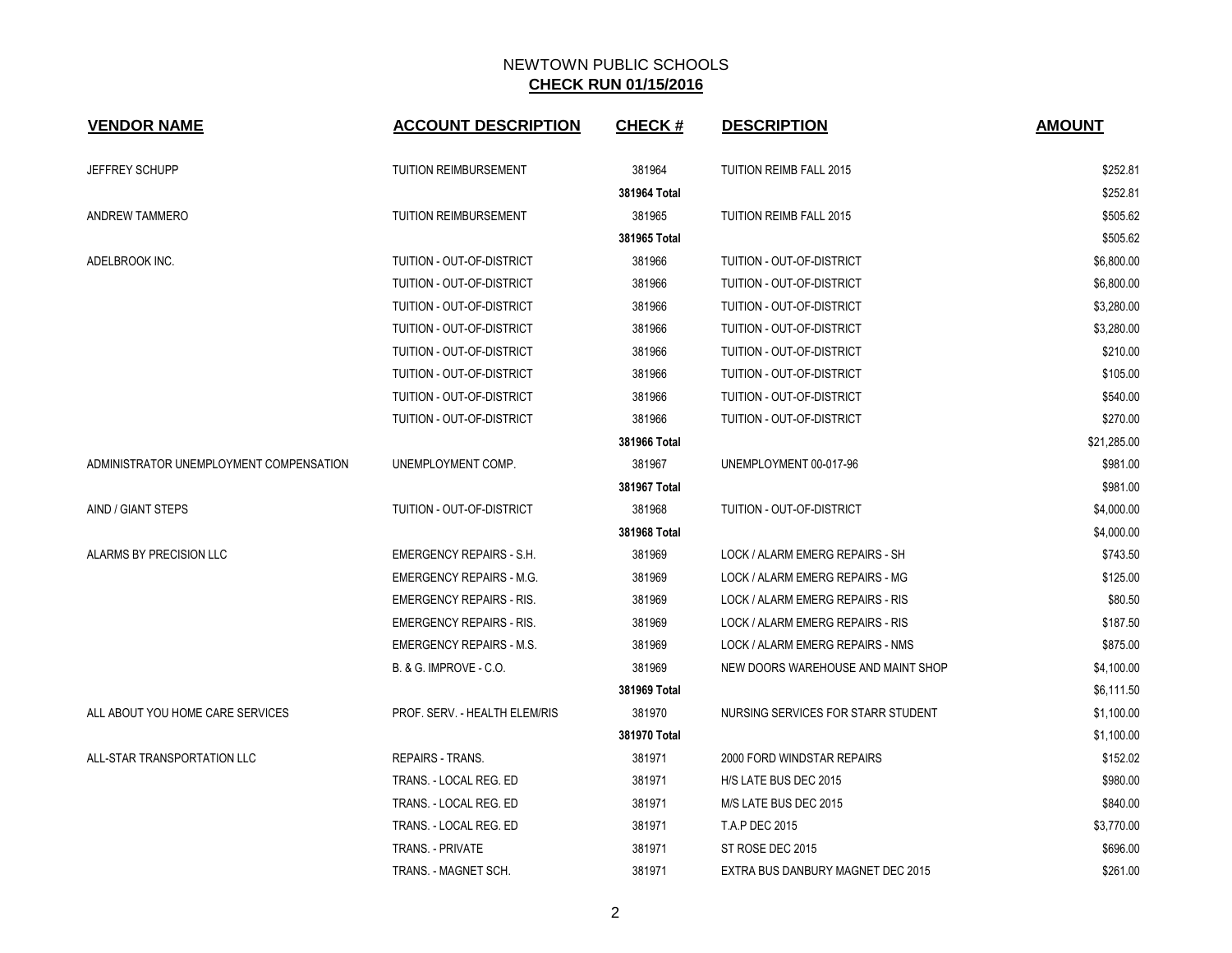| <b>VENDOR NAME</b>               | <b>ACCOUNT DESCRIPTION</b> | <b>CHECK#</b> | <b>DESCRIPTION</b>                                               | <b>AMOUNT</b> |
|----------------------------------|----------------------------|---------------|------------------------------------------------------------------|---------------|
| ALL-STAR TRANSPORTATION LLC      | TRANS. - LOCAL SPECIAL ED  | 381971        | <b>MONITORS DEC 2015</b>                                         | \$10,993.69   |
|                                  | TRANS. - LOCAL SPECIAL ED  | 381971        | PREK H/S SPC ED NOV 2015                                         | \$2,420.00    |
|                                  | TRANS. - LOCAL SPECIAL ED  | 381971        | MIDDAY PREK DEC 2015                                             | \$2,860.00    |
|                                  | TRANS. - OUT-OF-DISTRICT   | 381971        | RIS TRANSITION CLASS 12/04/15                                    | \$235.00      |
|                                  | TRANS. - OUT-OF-DISTRICT   | 381971        | RIS TRANSITION CLASS 11/17/2015                                  | \$420.00      |
|                                  | TRANS. - OUT-OF-DISTRICT   | 381971        | WORKER PROGRAM SPEC ED NOV 2015                                  | \$1,512.50    |
|                                  | TRANS. - OUT-OF-DISTRICT   | 381971        | WORKER PROGRAM SP ED DEC 2015                                    | \$1,788.00    |
|                                  | STUDENT TRAVEL - SPORTS    | 381971        | SPORTS- STUDENT TRANSPORTATION                                   | \$1,455.00    |
|                                  | STUDENT TRAVEL - SPORTS    | 381971        | SPORTS- STUDENT TRANSPORTATION                                   | \$1,065.00    |
|                                  | STUDENT TRAVEL - SPORTS    | 381971        | SPORTS- STUDENT TRANSPORTATION                                   | \$425.00      |
|                                  | STUDENT TRAVEL - CLASSROOM | 381971        | TRANSPORTATION 11/4, MATH TEAM TO WILTON HS                      | \$215.00      |
|                                  | STUDENT TRAVEL - CLASSROOM | 381971        | TRANSPORTATION 12/2, MATH TEAM TO WILTON H/S                     | \$215.00      |
|                                  | STUDENT TRAVEL - SPORTS    | 381971        | Transportation to basket ball games                              | \$425.00      |
|                                  | STUDENT TRAVEL - SPORTS    | 381971        | Transportation to basket ball games                              | \$200.00      |
|                                  | STUDENT TRAVEL - CLASSROOM | 381971        | Buses 11/23, Transportation Grades 3 & 4 to RIS                  | \$170.00      |
|                                  |                            | 381971 Total  |                                                                  | \$31,098.21   |
| ALL-STAR TRANSPORTATION LLC      | TRANS. - MAGNET SCH.       | 381972        | ECA MAGNET SCHOOL - 144 DAYS 2015-16                             | \$4,130.00    |
|                                  | TRANS. - MAGNET SCH.       | 381972        | RCA MAGNET SCHOOL - 140 DAYS 2015-16                             | \$4,130.00    |
|                                  | TRANS. - NONNEWAUG         | 381972        | NONNAWAUG SCHOOL - 181 DAYS 2015-16                              | \$3,891.50    |
|                                  | TRANS. - VO/TECH.          | 381972        | HATS SCHOOL - 181 DAYS 2015-16                                   | \$5,339.50    |
|                                  | TRANS. - LOCAL SPECIAL ED  | 381972        | 3 W/C AND SPECIAL ED IN-DISTRICT 2015-16                         | \$16,744.50   |
|                                  | TRANS. - LOCAL SPECIAL ED  | 381972        | <b>LSPED RUNS 2015-16</b>                                        | \$10,416.50   |
|                                  | TRANS. - LOCAL REG. ED     | 381972        | LOCAL REGULAR ED BUS CONTRACT 2015-16                            | \$224,813.81  |
|                                  | TRANS. - PRIVATE           | 381972        | ST. ROSE PORTION OF TRANSPORTATION                               | \$21,498.29   |
|                                  | TRANS. - PRIVATE           | 381972        | FRASER WOODS PORTION OF TRANSPORTATION                           | \$5,015.00    |
|                                  | TRANS. - PRIVATE           | 381972        | HOUSATONIC VALLEY PORTION OF TRANSPORTATION                      | \$4,867.50    |
|                                  | TRANS. - MAGNET SCH.       | 381972        | DANBURY MAGNET PORTION OF TRANSPORTATION                         | \$2,970.00    |
|                                  |                            | 381972 Total  |                                                                  | \$303,816.60  |
| ALTUS POWER FUNDS, LLC SERIES II | ELECTRICITY - M.S.         | 381973        | DEC SOLAR POWER 6,272. KWH                                       | \$511.80      |
|                                  |                            | 381973 Total  |                                                                  | \$511.80      |
| AMAZON                           | <b>SUPPLIES - LIBRARY</b>  | 381974        | Assorted books and library equipment, see attached. No shipping. | \$16.49       |
|                                  | <b>SUPPLIES - LIBRARY</b>  | 381974        | Assorted books and library equipment, see attached.              | \$128.03      |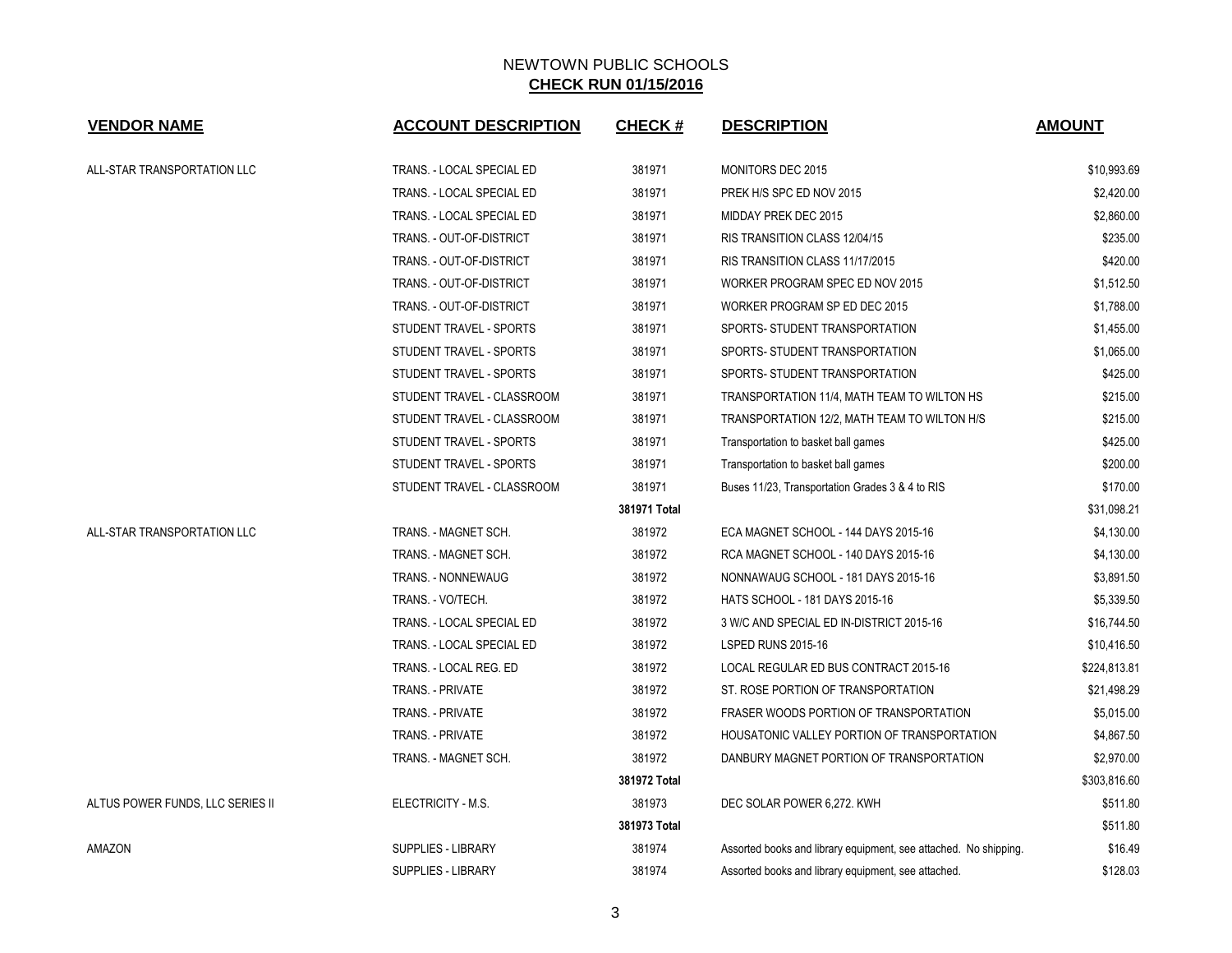| <b>VENDOR NAME</b>                    | <b>ACCOUNT DESCRIPTION</b>      | <b>CHECK#</b> | <b>DESCRIPTION</b>                                   | <b>AMOUNT</b> |
|---------------------------------------|---------------------------------|---------------|------------------------------------------------------|---------------|
| AMAZON                                | SUPPLIES - LIBRARY              | 381974        | Assorted books and library equipment, see attached.  | \$399.00      |
|                                       | SUPPLIES - LIBRARY              | 381974        | Assorted books and library equipment, see attached.  | \$599.98      |
|                                       | SUPPLIES - LIBRARY              | 381974        | Assorted books and library equipment, see attached.  | \$17.74       |
|                                       | SUPPLIES - LIBRARY              | 381974        | Assorted books, see attached.                        | \$180.71      |
|                                       | <b>SUPPLIES - LIBRARY</b>       | 381974        | Assorted books, see attached.                        | \$444.27      |
|                                       | SUPPLIES - LIBRARY              | 381974        | Assorted books, see attached.                        | \$44.30       |
|                                       | SUPPLIES - LIBRARY              | 381974        | Assorted books, see attached.                        | \$87.31       |
|                                       | <b>SUPPLIES - LIBRARY</b>       | 381974        | Assorted books, see attached.                        | \$133.09      |
|                                       | <b>SUPPLIES - LIBRARY</b>       | 381974        | Assorted books, see attached.                        | \$21.81       |
|                                       | SUPPLIES - LIBRARY              | 381974        | Assorted books, see attached.                        | \$23.20       |
|                                       | <b>SUPPLIES - LIBRARY</b>       | 381974        | Assorted books, see attached.                        | \$316.84      |
|                                       | SUPPLIES - LIBRARY              | 381974        | Assorted books, see attached.                        | \$73.05       |
| AMAZON                                | SUPPLIES - LIBRARY              | 381974        | Assorted books, see attached.                        | \$22.99       |
|                                       | SUPPLIES - LIBRARY              | 381974        | Assorted books, see attached.                        | \$94.10       |
|                                       | SUPPLIES - LIBRARY              | 381974        | Assorted books, see attached.                        | \$110.52      |
|                                       | SUPPLIES - LIBRARY              | 381974        | Assorted books, see attached.                        | \$13.90       |
|                                       | SUPPLIES - LIBRARY              | 381974        | Assorted books, see attached.                        | \$10.69       |
|                                       | SUPPLIES - LIBRARY              | 381974        | Assorted books, see attached.                        | \$18.38       |
|                                       |                                 | 381974 Total  |                                                      | \$2,756.40    |
| AMERICAN RED CROSS                    | STAFF TRAIN. - HEALTH ADMIN.    | 381975        | CPR/FIRST AID TRAINING 2015/16                       | \$57.00       |
|                                       |                                 | 381975 Total  |                                                      | \$57.00       |
| AMERIPRISE EXPRESS FINANCIAL SERVICES | PENSION PLAN                    | 381976        | TAX SHELTERED ANNUITY PAYMENT 2015/16                | \$3,961.00    |
|                                       |                                 | 381976 Total  |                                                      | \$3,961.00    |
| APPLE INC.                            | INSTR. SUPPLIES - GUIDANCE      | 381977        | iPad Air Wi-Fi 32GB - Space Grey                     | \$1,287.00    |
|                                       | INSTR. SUPPLIES - GUIDANCE      | 381977        | 3 - Year AppleCare+ for iPad - Part Number S5193LL/A | \$297.00      |
|                                       |                                 | 381977 Total  |                                                      | \$1,584.00    |
| AQUARION WATER COMPANY OF CT          | WATER - M.G.                    | 381978        | WATER 200330675                                      | \$1,053.62    |
|                                       | WATER - H.S.                    | 381978        | WATER 200331205 2. THOU G                            | \$64.31       |
|                                       |                                 | 381978 Total  |                                                      | \$1,117.93    |
|                                       | <b>B&amp;G CONTRACTED SERV.</b> | 381979        | BACKFLOW PREVENTER TESTING - NHS FIRE LINE           | \$45.00       |
|                                       |                                 | 381979 Total  |                                                      | \$45.00       |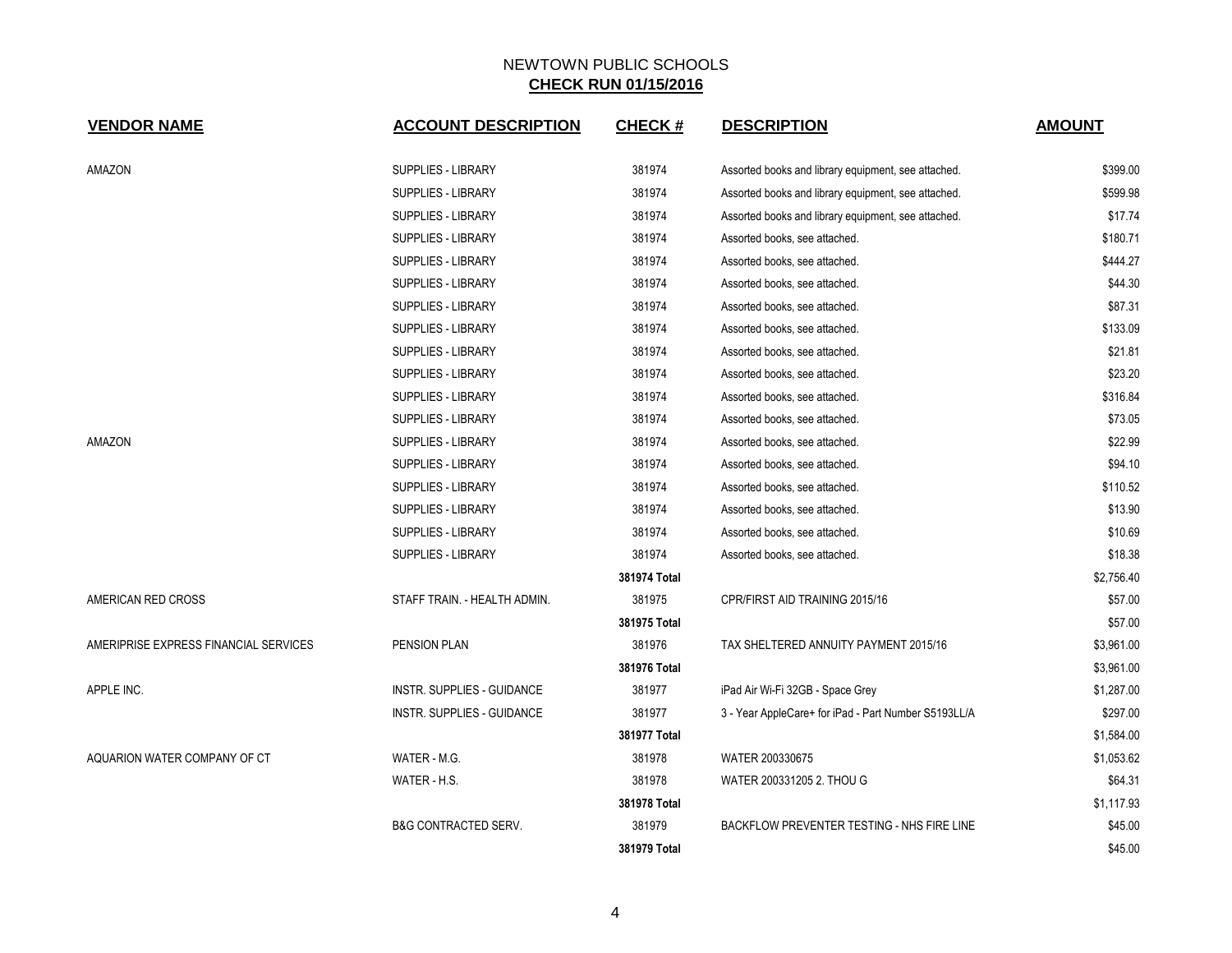| <b>VENDOR NAME</b>        | <b>ACCOUNT DESCRIPTION</b>        | <b>CHECK#</b> | <b>DESCRIPTION</b>                         | <b>AMOUNT</b> |
|---------------------------|-----------------------------------|---------------|--------------------------------------------|---------------|
| LINDA ARRUDA              | STAFF TRAVEL - PUPIL SERV.        | 381980        | TRAVEL AUG - DEC 2015                      | \$47.15       |
|                           |                                   | 381980 Total  |                                            | \$47.15       |
| ARTISTIC DESIGNS LLC      | B. & G. IMPROVE - M.S.            | 381981        | SIDEWALK REPAIRS - NMS (PER PROPOSAL)      | \$5,000.00    |
|                           | <b>B. &amp; G. IMPROVE - C.O.</b> | 381981        | MASONRY CONSTRUCTION / REPAIRS             | \$11,600.00   |
|                           |                                   | 381981 Total  |                                            | \$16,600.00   |
| ASSOCIATED REFUSE HAULERS | <b>REFUSE REMOVAL</b>             | 381982        | REFUSE REMOVAL - ALL SCHOOLS 2015-2016     | \$7,508.07    |
|                           | <b>REFUSE REMOVAL</b>             | 381982        | CARDBOARD RECYCLING 2015-2016              | \$118.00      |
|                           | <b>REFUSE REMOVAL</b>             | 381982        | CARDBOARD RECYCLING 2015-2016              | \$197.00      |
|                           | <b>REFUSE REMOVAL</b>             | 381982        | CARDBOARD RECYCLING 2015-2016              | \$118.00      |
|                           | <b>REFUSE REMOVAL</b>             | 381982        | CARDBOARD RECYCLING 2015-2016              | \$172.00      |
|                           | <b>REFUSE REMOVAL</b>             | 381982        | CARDBOARD RECYCLING 2015-2016              | \$269.00      |
|                           | <b>REFUSE REMOVAL</b>             | 381982        | CARDBOARD RECYCLING 2015-2016              | \$125.00      |
|                           | <b>REFUSE REMOVAL</b>             | 381982        | CARDBOARD RECYCLING 2015-2016              | \$395.00      |
|                           |                                   | 381982 Total  |                                            | \$8,902.07    |
| AUTO HOME COMMERCIAL      | <b>EMERGENCY REPAIRS - RIS.</b>   | 381983        | PA SYSTEM / CLOCK REPAIRS - RIS            | \$2,741.53    |
|                           |                                   | 381983 Total  |                                            | \$2,741.53    |
| <b>BAGEL DELIGHT</b>      | OFF./MEETING SUPPLIES - B.O.E.    | 381984        | BOE 01/08/16 & 01/09/16                    | \$124.90      |
|                           |                                   | 381984 Total  |                                            | \$124.90      |
| <b>BETHEL BOE</b>         | STAFF TRAIN. - CLASSROOM          | 381985        | WORLD LANGUAGE COLLEGE BOARD WORKSHOP      | \$450.00      |
|                           |                                   | 381985 Total  |                                            | \$450.00      |
| <b>BEVERLY BJORKLUND</b>  | STAFF TRAVEL - CLASSROOM          | 381986        | <b>TRAVEL CECA/CASL CONF</b>               | \$44.79       |
|                           |                                   | 381986 Total  |                                            | \$44.79       |
| <b>GINA BRADBURY P.T.</b> | STAFF TRAVEL - SP. ED. PREK-8     | 381987        | TRAVEL DEC 2015                            | \$59.69       |
|                           |                                   | 381987 Total  |                                            | \$59.69       |
| <b>THOMAS BRANT</b>       | STAFF TRAVEL - CLASSROOM          | 381988        | <b>TRACK/FIELD BUS TOLLS</b>               | \$67.60       |
|                           |                                   | 381988 Total  |                                            | \$67.60       |
| KATHLEEN M. BREMER        | CONTRACTED SERV. - WORLD LANG.    | 381989        | STIPEND FOR HOST FOR CHINESE GUEST TEACHER | \$150.00      |
|                           | CONTRACTED SERV. - WORLD LANG.    | 381989        | STIPEND FOR HOST FOR CHINESE GUEST TEACHER | \$150.00      |
|                           | CONTRACTED SERV. - WORLD LANG.    | 381989        | STIPEND FOR HOST FOR CHINESE GUEST TEACHER | \$150.00      |
|                           | CONTRACTED SERV. - WORLD LANG.    | 381989        | STIPEND FOR HOST FOR CHINESE GUEST TEACHER | \$150.00      |
|                           | CONTRACTED SERV. - WORLD LANG.    | 381989        | STIPEND FOR HOST FOR CHINESE GUEST TEACHER | \$150.00      |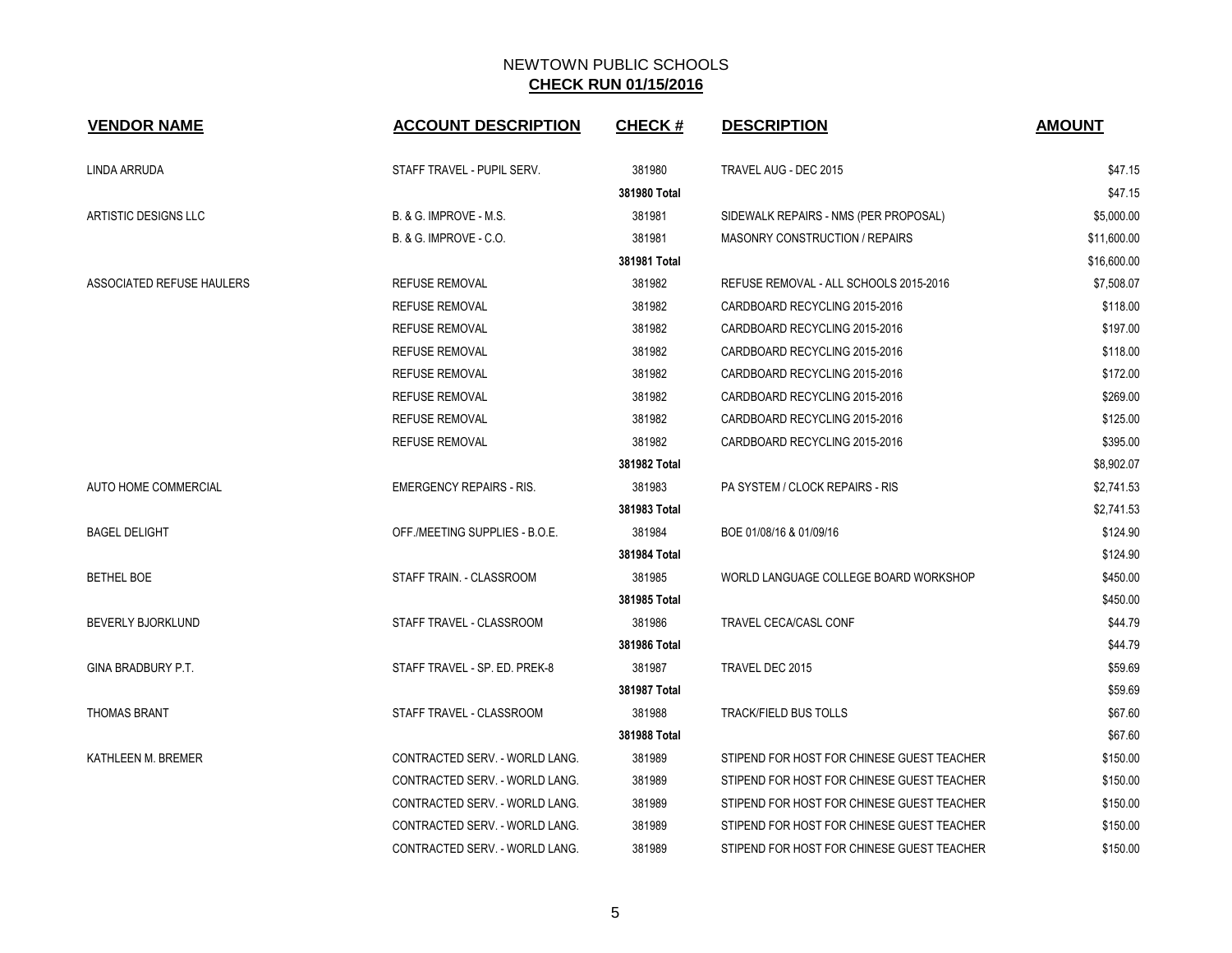| <b>VENDOR NAME</b>                 | <b>ACCOUNT DESCRIPTION</b>       | <b>CHECK#</b> | <b>DESCRIPTION</b>                                        | <b>AMOUNT</b> |
|------------------------------------|----------------------------------|---------------|-----------------------------------------------------------|---------------|
| KATHLEEN M. BREMER                 | CONTRACTED SERV. - WORLD LANG.   | 381989        | STIPEND FOR HOST FOR CHINESE GUEST TEACHER                | \$150.00      |
|                                    |                                  | 381989 Total  |                                                           | \$900.00      |
| <b>BSN SPORTS INC.</b>             | <b>INSTR. SUPPLIES - SPORTS</b>  | 381990        | SWIMMING TEAM SUPPLIES                                    | \$238.64      |
|                                    |                                  | 381990 Total  |                                                           | \$238.64      |
| <b>BUG BUSTER INC.</b>             | <b>B&amp;G CONTRACTED SERV.</b>  | 381991        | MONTHLY PEST CONTROL - ALL SCHOOLS (2015-2016)            | \$80.81       |
|                                    | <b>B&amp;G CONTRACTED SERV.</b>  | 381991        | MONTHLY PEST CONTROL - ALL SCHOOLS (2015-2016)            | \$80.81       |
|                                    | <b>B&amp;G CONTRACTED SERV.</b>  | 381991        | MONTHLY PEST CONTROL - ALL SCHOOLS (2015-2016)            | \$79.44       |
|                                    | <b>B&amp;G CONTRACTED SERV.</b>  | 381991        | MONTHLY PEST CONTROL - ALL SCHOOLS (2015-2016)            | \$81.71       |
| <b>BUG BUSTER INC.</b>             | <b>B&amp;G CONTRACTED SERV.</b>  | 381991        | MONTHLY PEST CONTROL - ALL SCHOOLS (2015-2016)            | \$81.71       |
|                                    | <b>B&amp;G CONTRACTED SERV.</b>  | 381991        | MONTHLY PEST CONTROL - ALL SCHOOLS (2015-2016)            | \$87.99       |
|                                    | <b>B&amp;G CONTRACTED SERV.</b>  | 381991        | MONTHLY PEST CONTROL - ALL SCHOOLS (2015-2016)            | \$79.44       |
|                                    |                                  | 381991 Total  |                                                           | \$571.91      |
| SABRINA BYRNE                      | STAFF TRAVEL - CLASSROOM         | 381992        | TRAVEL NOV 2015                                           | \$27.60       |
|                                    |                                  | 381992 Total  |                                                           | \$27.60       |
| <b>CHRISTIAN CANFIELD</b>          | <b>INSTR. SUPPLIES - SCIENCE</b> | 381993        | 13PT SNAP UTIL KNIFE                                      | \$7.96        |
|                                    |                                  | 381993 Total  |                                                           | \$7.96        |
| CAROLINA BIOLOGICAL SUPPLY COMPANY | <b>INSTR. SUPPLIES - SCIENCE</b> | 381994        | Quantity of 125 Perfect Solution Frogs                    | \$912.50      |
|                                    | <b>INSTR. SUPPLIES - SCIENCE</b> | 381994        | shipping                                                  | \$80.22       |
|                                    |                                  | 381994 Total  |                                                           | \$992.72      |
| <b>CARTRIDGE WORLD</b>             | INSTR. SUPPLIES - TECH ED.       | 381995        | <b>CE270 BLACK CARTRIDGE</b>                              | \$189.99      |
|                                    | INSTR. SUPPLIES - TECH ED.       | 381995        | CE271A CYAN CARTRIDGE                                     | \$480.00      |
|                                    | INSTR. SUPPLIES - TECH ED.       | 381995        | CE272A YELLOW                                             | \$240.00      |
|                                    | INSTR. SUPPLIES - TECH ED.       | 381995        | CE273A MAGENTA                                            | \$240.00      |
|                                    | INSTR. SUPPLIES - TECH ED.       | 381995        | <b>16 A BLACK CARTRIDGE</b>                               | \$240.00      |
|                                    |                                  | 381995 Total  |                                                           | \$1,389.99    |
| CBS LLC                            | REPAIRS - INFO. TECH.            | 381996        | Epson 520 Power Light Projector                           | \$699.00      |
|                                    | REPAIRS - INFO. TECH.            | 381996        | Remove Epson 410W and install new 520                     | \$100.00      |
|                                    | REPAIRS - INFO. TECH.            | 381996        | Epson 570 UST - Super Short throw                         | \$999.00      |
|                                    | REPAIRS - INFO. TECH.            | 381996        | VGA 3.5 Audio/ HDMI Wall plate and Wires                  | \$180.00      |
|                                    | REPAIRS - INFO. TECH.            | 381996        | Full removal of Unifi projector and boom and installation | \$350.00      |
|                                    | REPAIRS - INFO. TECH.            | 381996        | Epson 570 Super Short Throw Projection system             | \$999.00      |
|                                    | REPAIRS - INFO. TECH.            | 381996        | VGA 3.5 Audio, HDMI Wall Plate and Wires                  | \$180.00      |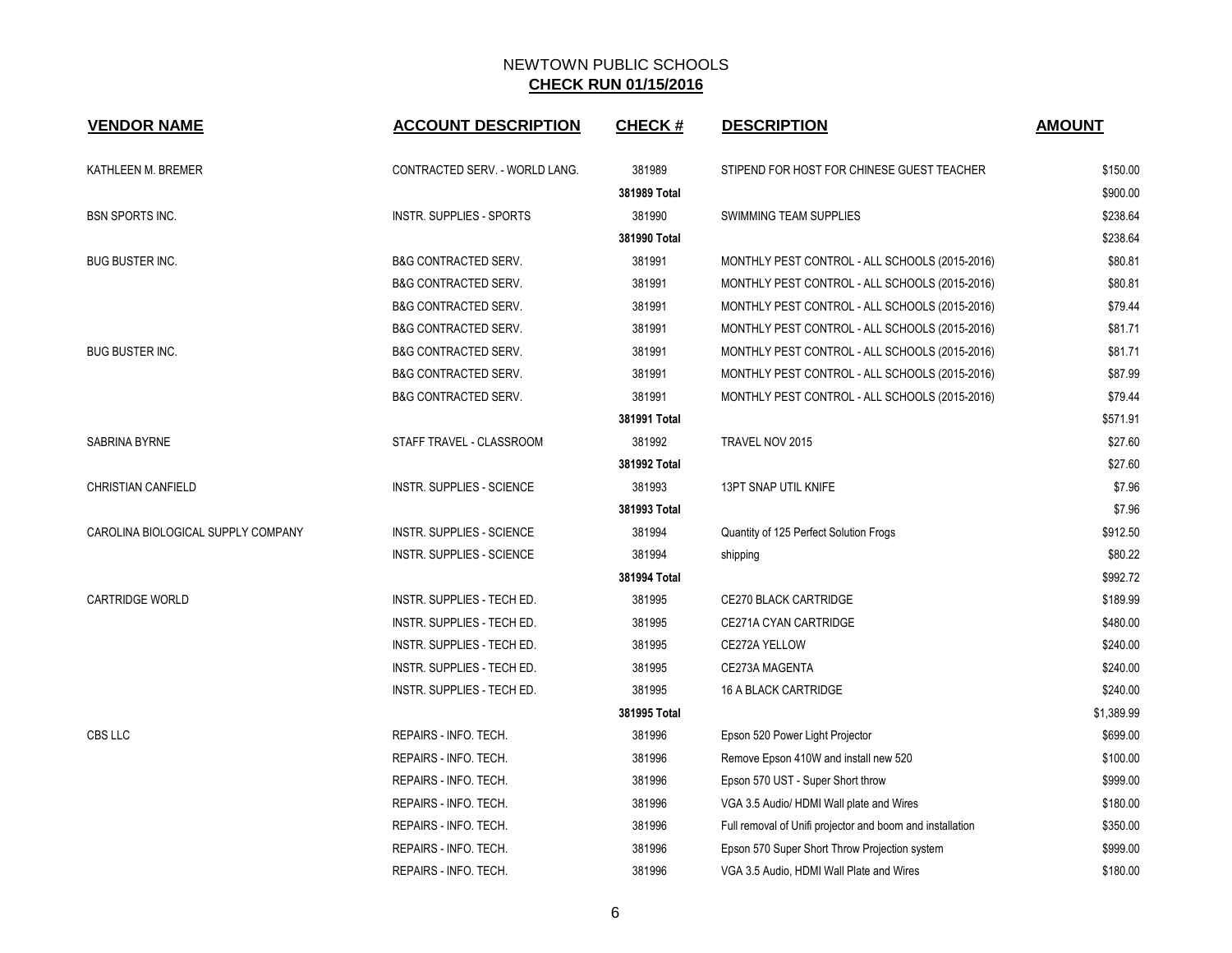| <b>VENDOR NAME</b>        | <b>ACCOUNT DESCRIPTION</b>       | <b>CHECK#</b> | <b>DESCRIPTION</b>                                      | <b>AMOUNT</b> |
|---------------------------|----------------------------------|---------------|---------------------------------------------------------|---------------|
| CBS LLC                   | REPAIRS - INFO. TECH.            | 381996        | Full installation of Epson 570, wall plate and speakers | \$350.00      |
|                           | REPAIRS - INFO. TECH.            | 381996        | Epson 570 Super Short Throw projection system           | \$999.00      |
|                           | REPAIRS - INFO. TECH.            | 381996        | Wall plate & Wires VGA 3.5 Audio HDMI                   | \$180.00      |
|                           | REPAIRS - INFO. TECH.            | 381996        | Full installation of Epson 570 Super Short Throw        | \$350.00      |
|                           |                                  | 381996 Total  |                                                         | \$5,386.00    |
| <b>CEN</b>                | MEMBERSHIPS - INFO. TECH.        | 381997        | CEN Annual Membership Conference                        | \$50.00       |
|                           | MEMBERSHIPS - INFO. TECH.        | 381997        | CEN Annual Membership Conference                        | \$50.00       |
|                           |                                  | 381997 Total  |                                                         | \$100.00      |
| <b>CENGAGE LEARNING</b>   | <b>SUPPLIES - LIBRARY</b>        | 381998        | DATABASE SUBSCRIPTION                                   | \$780.08      |
|                           | SUPPLIES - LIBRARY               | 381998        | Gale Encyclopedia of Genetic Disorders, 4th edition     | \$565.00      |
|                           |                                  | 381998 Total  |                                                         | \$1,345.08    |
| CES                       | PROF. SERV. - PSYCH/MED. EVAL.   | 381999        | PROF. SERV. - PSYCH/MED. EVAL.                          | \$6,380.00    |
|                           | TUITION - OUT-OF-DISTRICT        | 381999        | TUITION - OUT-OF-DISTRICT                               | \$32,805.00   |
|                           | TUITION - OUT-OF-DISTRICT        | 381999        | TUITION - OUT-OF-DISTRICT                               | \$33,449.00   |
|                           |                                  | 381999 Total  |                                                         | \$72,634.00   |
| CHARTWELLS (BOE)          | OFF. SUPPLIES - ADMIN.           | 382000        | Professional Development refreshments                   | \$38.75       |
|                           | OFF. SUPPLIES - ADMIN.           | 382000        | Professional Development refreshments                   | \$199.00      |
|                           | OFF. SUPPLIES - ADMIN.           | 382000        | Professional Development refreshments                   | \$15.00       |
|                           |                                  | 382000 Total  |                                                         | \$252.75      |
| <b>CIRMA</b>              | WORKERS COMP.                    | 382001        | AUDIT FOR WC 2014/2015                                  | \$9,860.00    |
|                           |                                  | 382001 Total  |                                                         | \$9,860.00    |
| CMRS-POC                  | POSTAGE - BUS. SERV.             | 382002        | POSTAGE MACHINE #08013733                               | \$1,000.00    |
|                           |                                  | 382002 Total  |                                                         | \$1,000.00    |
| COMPANDSAVE               | INSTR. SUPPLIES - ENGLISH        | 382003        | Ink Cartridge English Dept.                             | \$131.01      |
|                           | <b>INSTR. SUPPLIES - SCIENCE</b> | 382003        | Ink Cartridge Science Dept.                             | \$131.00      |
|                           |                                  | 382003 Total  |                                                         | \$262.01      |
| CONN JUNIOR REPUBLIC INC. | TUITION - OUT-OF-DISTRICT        | 382004        | TUITION - OUT-OF-DISTRICT                               | \$2,147.62    |
|                           | TUITION - OUT-OF-DISTRICT        | 382004        | TUITION - OUT-OF-DISTRICT                               | \$2,660.00    |
|                           | TUITION - OUT-OF-DISTRICT        | 382004        | TUITION - OUT-OF-DISTRICT                               | \$203.49      |
|                           | TUITION - OUT-OF-DISTRICT        | 382004        | TUITION - OUT-OF-DISTRICT                               | \$150.00      |
|                           |                                  | 382004 Total  |                                                         | \$5,161.11    |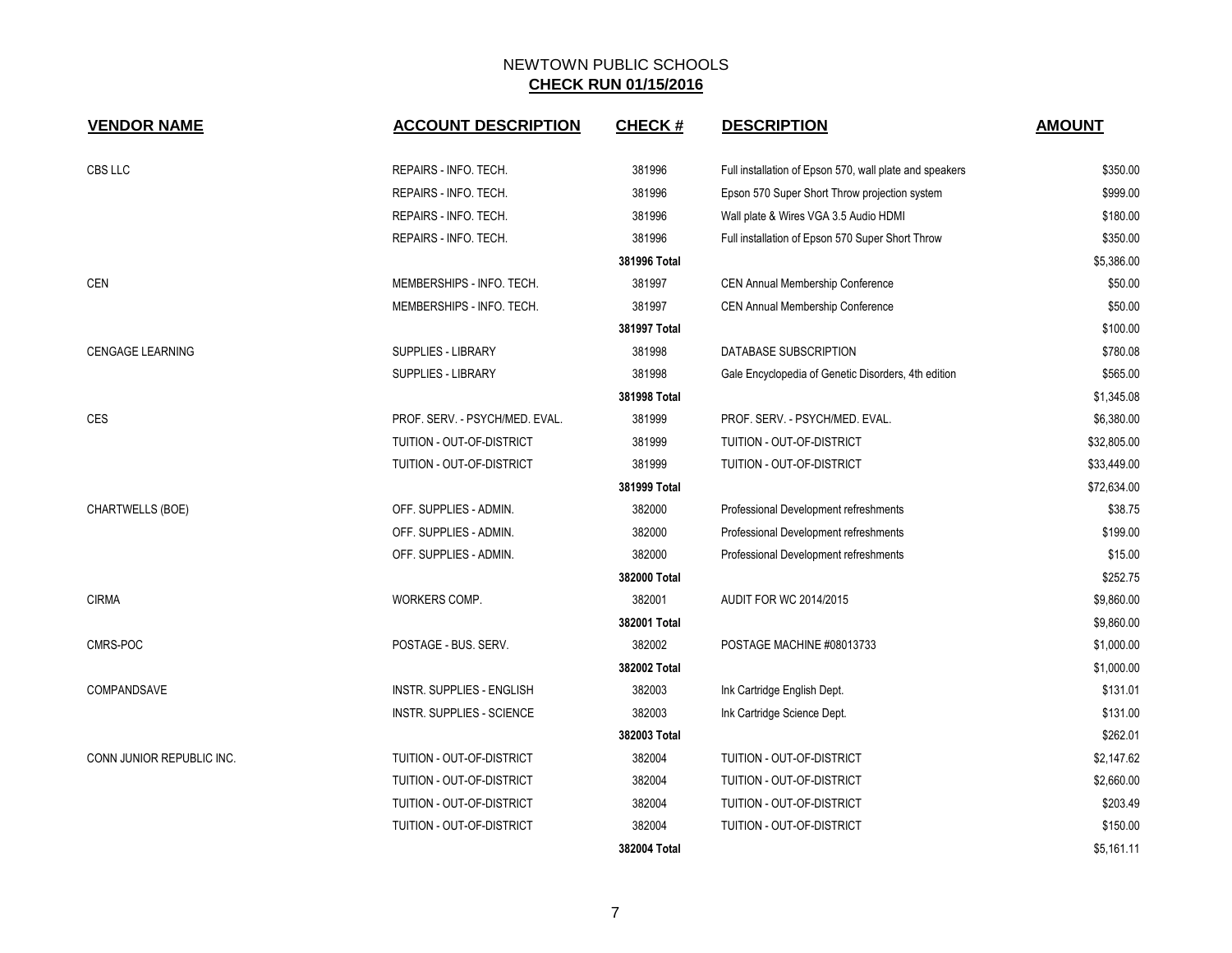| <b>VENDOR NAME</b>                | <b>ACCOUNT DESCRIPTION</b>          | CHECK #      | <b>DESCRIPTION</b>                                    | <b>AMOUNT</b> |
|-----------------------------------|-------------------------------------|--------------|-------------------------------------------------------|---------------|
| NANCY CONRON                      | STAFF TRAVEL - STAFF DEVELOP.       | 382005       | TRAVEL DEC 2015                                       | \$78.83       |
|                                   |                                     | 382005 Total |                                                       | \$78.83       |
| <b>KRISTINE COTTON</b>            | <b>TUTORS - HOMEBOUND</b>           | 382006       | SERV 12/10/15 - 01/05/2016                            | \$504.00      |
|                                   |                                     | 382006 Total |                                                       | \$504.00      |
| CREATIVE MUSIC & ARTS LLC         | <b>REPAIRS - MUSIC</b>              | 382007       | Repair Jupiter Bass Clarinet Srl # K857501            | \$90.00       |
|                                   |                                     | 382007 Total |                                                       | \$90.00       |
| <b>CROWN TROPHY</b>               | <b>INSTR. SUPPLIES - SPORTS</b>     | 382008       | THREES FOR CHAMPION TOURNAMENT- MVP PLAYER            | \$65.00       |
|                                   |                                     | 382008 Total |                                                       | \$65.00       |
| <b>CRYSTAL ROCK</b>               | <b>INSTR. SUPPLIES - CLASSROOM</b>  | 382009       | Delivery of 17 5-gallon Water Bottles, per month      | \$36.00       |
|                                   | INSTR. SUPPLIES - CLASSROOM         | 382009       | for rental of water cooler/heater                     | \$5.00        |
|                                   |                                     | 382009 Total |                                                       | \$41.00       |
| M.J. DALY, LLC                    | <b>B&amp;G CONTRACTED SERV.</b>     | 382010       | QTRLY SPRINKLER INSPECTIONS 2015-2016                 | \$660.00      |
|                                   | <b>B&amp;G CONTRACTED SERV.</b>     | 382010       | QTRLY SPRINKLER INSPECTIONS 2015-2016                 | \$285.84      |
|                                   | <b>B&amp;G CONTRACTED SERV.</b>     | 382010       | QTRLY SPRINKLER INSPECTIONS 2015-2016                 | \$460.00      |
|                                   | <b>B&amp;G CONTRACTED SERV.</b>     | 382010       | QTRLY SPRINKLER INSPECTIONS 2015-2016                 | \$849.00      |
|                                   |                                     | 382010 Total |                                                       | \$2,254.84    |
| DCS PROMOTIONS LLC                | <b>INSTR. SUPPLIES - SPORTS</b>     | 382011       | Replacement basketball shorts per attached            | \$225.00      |
|                                   |                                     | 382011 Total |                                                       | \$225.00      |
| DEMCO INC.                        | <b>SUPPLIES - LIBRARY</b>           | 382012       | Assorted Library supplies. See attached. No shipping. | \$390.02      |
|                                   |                                     | 382012 Total |                                                       | \$390.02      |
| PAUL DEVINE                       | STAFF TRAVEL - B & G ADMIN.         | 382013       | TRAVEL DEC 2015                                       | \$97.18       |
|                                   |                                     | 382013 Total |                                                       | \$97.18       |
| AMY DUMOCH, M.A. CCC-SLP          | CONTRACTED SERV. - SP/HEAR.         | 382014       | CONTRACTED SERV. - SP/HEAR.                           | \$1,100.00    |
|                                   |                                     | 382014 Total |                                                       | \$1,100.00    |
| DUMOUCHEL PAPER CO.               | <b>B&amp;G SUPPLIES - CUSTODIAL</b> | 382015       | LYSOL, SPONGES, DUSTERS - CUST SUPPLIES               | \$3,148.24    |
|                                   |                                     | 382015 Total |                                                       | \$3,148.24    |
| EAGLETON SCHOOL INC.              | TUITION - OUT-OF-DISTRICT           | 382016       | TUITION - OUT-OF-DISTRICT                             | \$12,708.14   |
|                                   |                                     | 382016 Total |                                                       | \$12,708.14   |
| <b>EAST HAVEN BUILDERS SUPPLY</b> | <b>B&amp;G SUPPLIES - MAINT.</b>    | 382017       | PLYWOOD TO PROTECT MAINT SHOP WALL PROJECT            | \$28.53       |
|                                   |                                     | 382017 Total |                                                       | \$28.53       |
| EAST RIVER ENERGY INC.            | FUEL OIL - GEN.                     | 382018       | OIL 5037H 329. GAL                                    | \$983.72      |
|                                   | FUEL OIL - S.H.                     | 382018       | OIL 17827D 7199. GAL                                  | \$21,525.01   |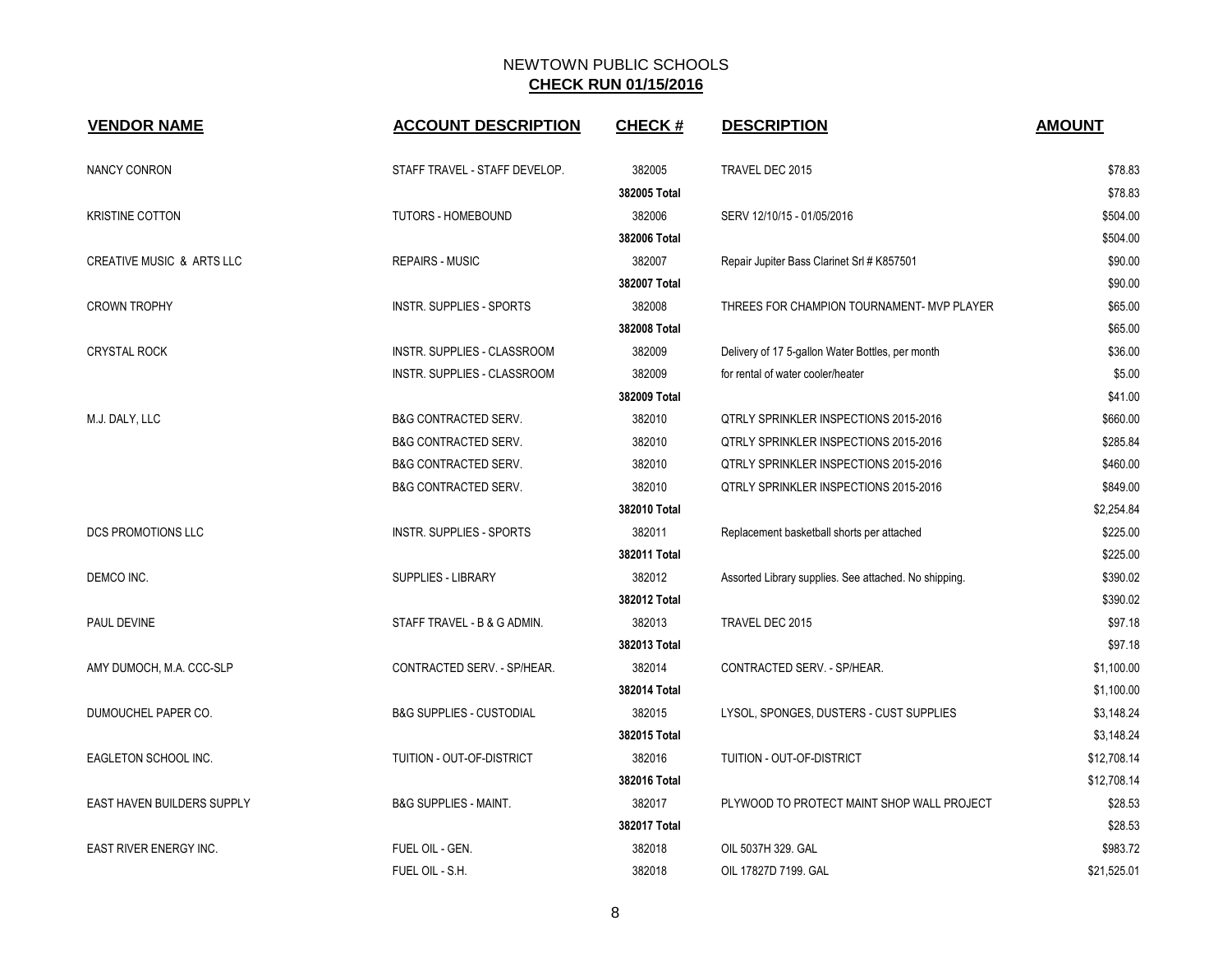| <b>VENDOR NAME</b>               | <b>ACCOUNT DESCRIPTION</b>              | <b>CHECK#</b> | <b>DESCRIPTION</b>                                                  | <b>AMOUNT</b> |
|----------------------------------|-----------------------------------------|---------------|---------------------------------------------------------------------|---------------|
| EAST RIVER ENERGY INC.           | FUEL OIL - M.G.                         | 382018        | OIL 5037H 642. GAL                                                  | \$1,919.57    |
|                                  | FUEL OIL - HOM.                         | 382018        | OIL 5037H 3600.0 GAL                                                | \$10,764.00   |
|                                  | FUEL OIL - M.S.                         | 382018        | OIL 65037H 3600.0 GAL                                               | \$10,764.00   |
|                                  | FUEL OIL - M.S.                         | 382018        | OIL 5037H 7198. GAL                                                 | \$21,522.03   |
|                                  |                                         | 382018 Total  |                                                                     | \$67,478.33   |
| <b>EPES SOFTWARE</b>             | OFF. SUPPLIES - ADMIN.                  | 382019        | <b>LICENSE RENEWAL</b>                                              | \$168.00      |
|                                  |                                         | 382019 Total  |                                                                     | \$168.00      |
| <b>EPES SOFTWARE</b>             | OFF. SUPPLIES - ADMIN.                  | 382020        | Renewal of EPES accounting software                                 | \$168.00      |
|                                  |                                         | 382020 Total  |                                                                     | \$168.00      |
| <b>EPES SOFTWARE</b>             | OFF. SUPPLIES - ADMIN.                  | 382021        | Renewal per attached for accounting software. See attached invoice. | \$168.00      |
|                                  |                                         | 382021 Total  |                                                                     | \$168.00      |
| <b>EVERSOURCE</b>                | ELECTRICITY - S.H.                      | 382022        | ELEC 51922733035 111. KWH                                           | \$33.83       |
|                                  | ELECTRICITY - RIS.                      | 382022        | ELEC 51324453075 144,650. KWH                                       | \$21,531.69   |
|                                  | ELECTRICITY - M.S.                      | 382022        | ELEC 51658443072 75933. KWH                                         | \$10,416.60   |
|                                  | ELECTRICITY - M.S.                      | 382022        | ELEC 51352546030 257.90 KWH                                         | \$435.40      |
|                                  | ELECTRICITY - H.S.                      | 382022        | ELEC 51356633040 21. KWH                                            | \$46.14       |
|                                  | ELECTRICITY - H.S.                      | 382022        | ELEC 51418253076 371,520. KWH                                       | \$53,044.11   |
|                                  |                                         | 382022 Total  |                                                                     | \$85,507.77   |
| <b>EVERSOURCE</b>                | PROPANE & NATURAL GAS - HAW.            | 382023        | GAS 57890556004 2,250. CCF                                          | \$1,791.18    |
|                                  | PROPANE & NATURAL GAS - RIS.            | 382023        | GAS 57410220032 7,750. CCF                                          | \$5,393.38    |
|                                  | <b>PROPANE &amp; NATURAL GAS - RIS.</b> | 382023        | GAS 57526160064 237, CCF                                            | \$252.05      |
|                                  | PROPANE & NATURAL GAS - M.S.            | 382023        | GAS 57201350022 284 CCF                                             | \$290.57      |
|                                  | PROPANE & NATURAL GAS - H.S.            | 382023        | GAS 57445161052 22,260. CCF                                         | \$14,834.30   |
|                                  |                                         | 382023 Total  |                                                                     | \$22,561.48   |
| F & M ELECTRICAL SUPPLY CO, INC. | <b>EMERGENCY REPAIRS - RIS.</b>         | 382024        | ELECTRICAL REPAIR PARTS                                             | \$329.54      |
|                                  | <b>EMERGENCY REPAIRS - RIS.</b>         | 382024        | ELECTRICAL REPAIR PARTS                                             | \$102.00      |
|                                  | <b>B&amp;G SUPPLIES - MAINT.</b>        | 382024        | REPLACEMENT LIGHTS FOR GYM - SH                                     | \$787.60      |
|                                  |                                         | 382024 Total  |                                                                     | \$1,219.14    |
| <b>FAIR AUTO SUPPLY</b>          | <b>REPAIRS - MAINT.</b>                 | 382025        | FOR MAINT VEHICLE REPAIR PARTS                                      | (\$27.78)     |
|                                  | <b>REPAIRS - MAINT.</b>                 | 382025        | FOR MAINT VEHICLE REPAIR PARTS                                      | \$123.57      |
|                                  | <b>REPAIRS - MAINT.</b>                 | 382025        | FOR MAINT VEHICLE REPAIR PARTS                                      | (\$55.49)     |
|                                  | <b>REPAIRS - MAINT.</b>                 | 382025        | FOR MAINT VEHICLE REPAIR PARTS                                      | \$83.49       |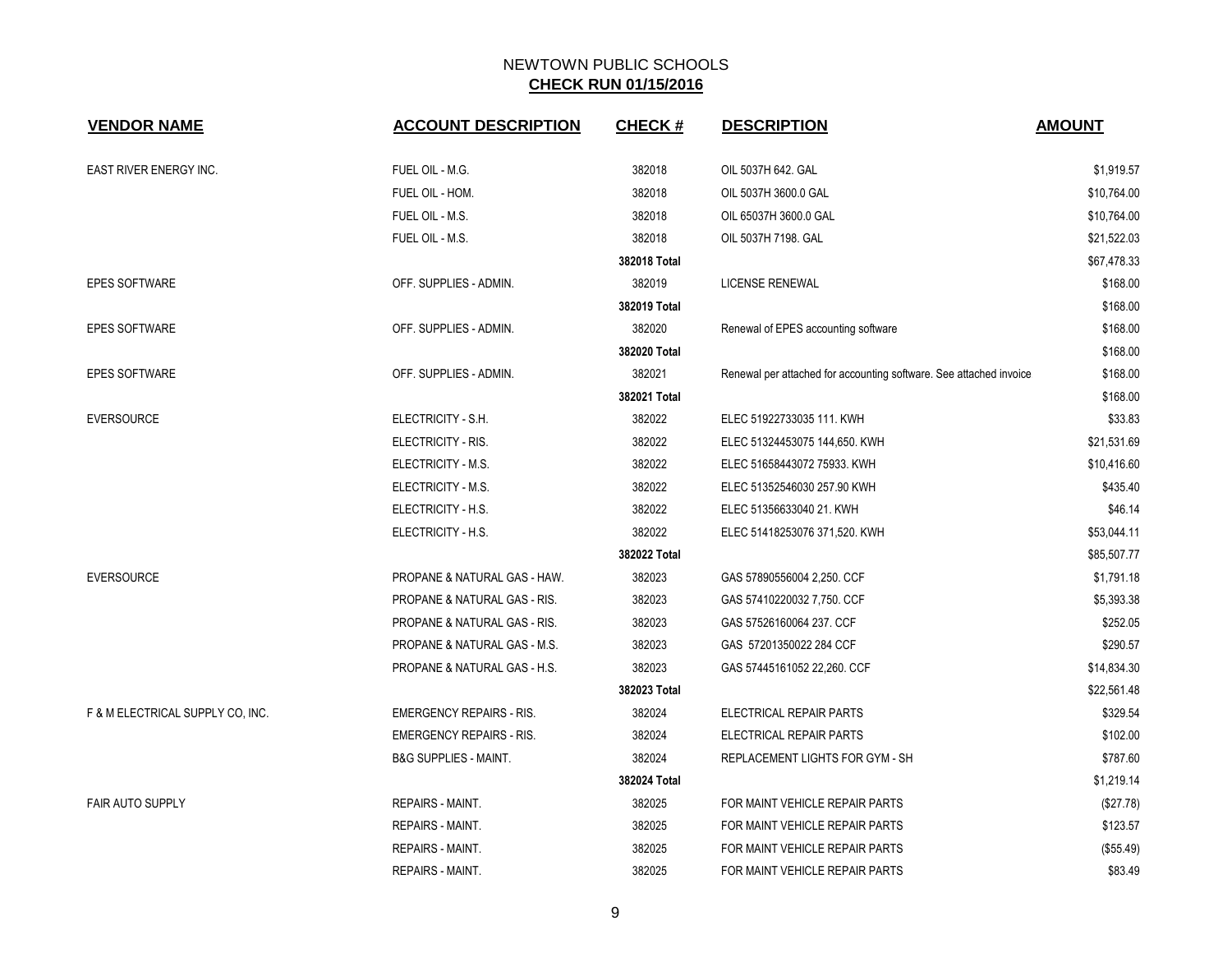| <b>VENDOR NAME</b>                       | <b>ACCOUNT DESCRIPTION</b>       | <b>CHECK#</b> | <b>DESCRIPTION</b>                              | <b>AMOUNT</b> |
|------------------------------------------|----------------------------------|---------------|-------------------------------------------------|---------------|
| <b>FAIR AUTO SUPPLY</b>                  | <b>REPAIRS - MAINT.</b>          | 382025        | FOR MAINT VEHICLE REPAIR PARTS                  | \$73.78       |
|                                          | <b>REPAIRS - MAINT.</b>          | 382025        | FOR MAINT VEHICLE REPAIR PARTS                  | \$273.19      |
|                                          | <b>REPAIRS - MAINT.</b>          | 382025        | FOR MAINT VEHICLE REPAIR PARTS                  | \$138.36      |
|                                          | REPAIRS - MAINT.                 | 382025        | FOR MAINT VEHICLE REPAIR PARTS                  | \$7.96        |
|                                          | REPAIRS - MAINT.                 | 382025        | FOR MAINT VEHICLE REPAIR PARTS                  | \$27.77       |
|                                          | <b>REPAIRS - MAINT.</b>          | 382025        | FOR MAINT VEHICLE REPAIR PARTS                  | \$66.73       |
|                                          | <b>REPAIRS - MAINT.</b>          | 382025        | FOR MAINT VEHICLE REPAIR PARTS                  | \$141.32      |
|                                          | REPAIRS - MAINT.                 | 382025        | FOR MAINT VEHICLE REPAIR PARTS                  | (\$77.59)     |
|                                          | REPAIRS - MAINT.                 | 382025        | FOR MAINT VEHICLE REPAIR PARTS                  | \$33.28       |
|                                          | <b>REPAIRS - MAINT.</b>          | 382025        | FOR MAINT VEHICLE REPAIR PARTS                  | \$34.20       |
|                                          | <b>REPAIRS - MAINT.</b>          | 382025        | FOR MAINT VEHICLE REPAIR PARTS                  | \$44.09       |
|                                          | REPAIRS - MAINT.                 | 382025        | FOR MAINT VEHICLE REPAIR PARTS                  | \$20.97       |
|                                          | <b>REPAIRS - MAINT.</b>          | 382025        | FOR MAINT VEHICLE REPAIR PARTS                  | \$25.39       |
|                                          |                                  | 382025 Total  |                                                 | \$933.24      |
| FEDERAL EXPRESS CORP.                    | <b>INSTR. SUPPLIES - SCIENCE</b> | 382026        | RETURN SHIPPING TO PASCO FOR BROKEN WHEEL       | \$9.03        |
|                                          |                                  | 382026 Total  |                                                 | \$9.03        |
| <b>FEDEX</b>                             | <b>INSTR. SUPPLIES - SPORTS</b>  | 382027        | <b>POSTAGE</b>                                  | \$56.69       |
|                                          |                                  | 382027 Total  |                                                 | \$56.69       |
| ANDREW A. FEINSTEIN, ATTORNEY AT LAW, LL | TUITION - OUT-OF-DISTRICT        | 382028        | Mediated Agreement on file                      | \$15,000.00   |
|                                          |                                  | 382028 Total  |                                                 | \$15,000.00   |
| FLINN SCIENTIFIC INC.                    | <b>INSTR. SUPPLIES - SCIENCE</b> | 382029        | SEE ATTACHED EMAIL LIST OF ITEMS ORDERED        | \$658.54      |
|                                          | <b>INSTR. SUPPLIES - SCIENCE</b> | 382029        | <b>HAZMAT FEE</b>                               | \$19.75       |
|                                          |                                  | 382029 Total  |                                                 | \$678.29      |
| FOLLETT SCHOOL SOLUTIONS INC.            | <b>SUPPLIES - LIBRARY</b>        | 382030        | Book Order#8481556 per attached. Free Shipping. | \$343.82      |
|                                          |                                  | 382030 Total  |                                                 | \$343.82      |
| THE FOUNDATION SCHOOL                    | TUITION - OUT-OF-DISTRICT        | 382031        | TUITION - OUT-OF-DISTRICT                       | \$24,917.00   |
|                                          |                                  | 382031 Total  |                                                 | \$24,917.00   |
| <b>FREY SCIENTIFIC</b>                   | <b>INSTR. SUPPLIES - SCIENCE</b> | 382032        | SEE ATTACHED                                    | \$13.86       |
|                                          |                                  | 382032 Total  |                                                 | \$13.86       |
| <b>FRONTIER</b>                          | <b>TELEPHONE &amp; CABLE</b>     | 382033        | TELEPHONE SERV 2015/16                          | \$1,213.75    |
|                                          |                                  | 382033 Total  |                                                 | \$1,213.75    |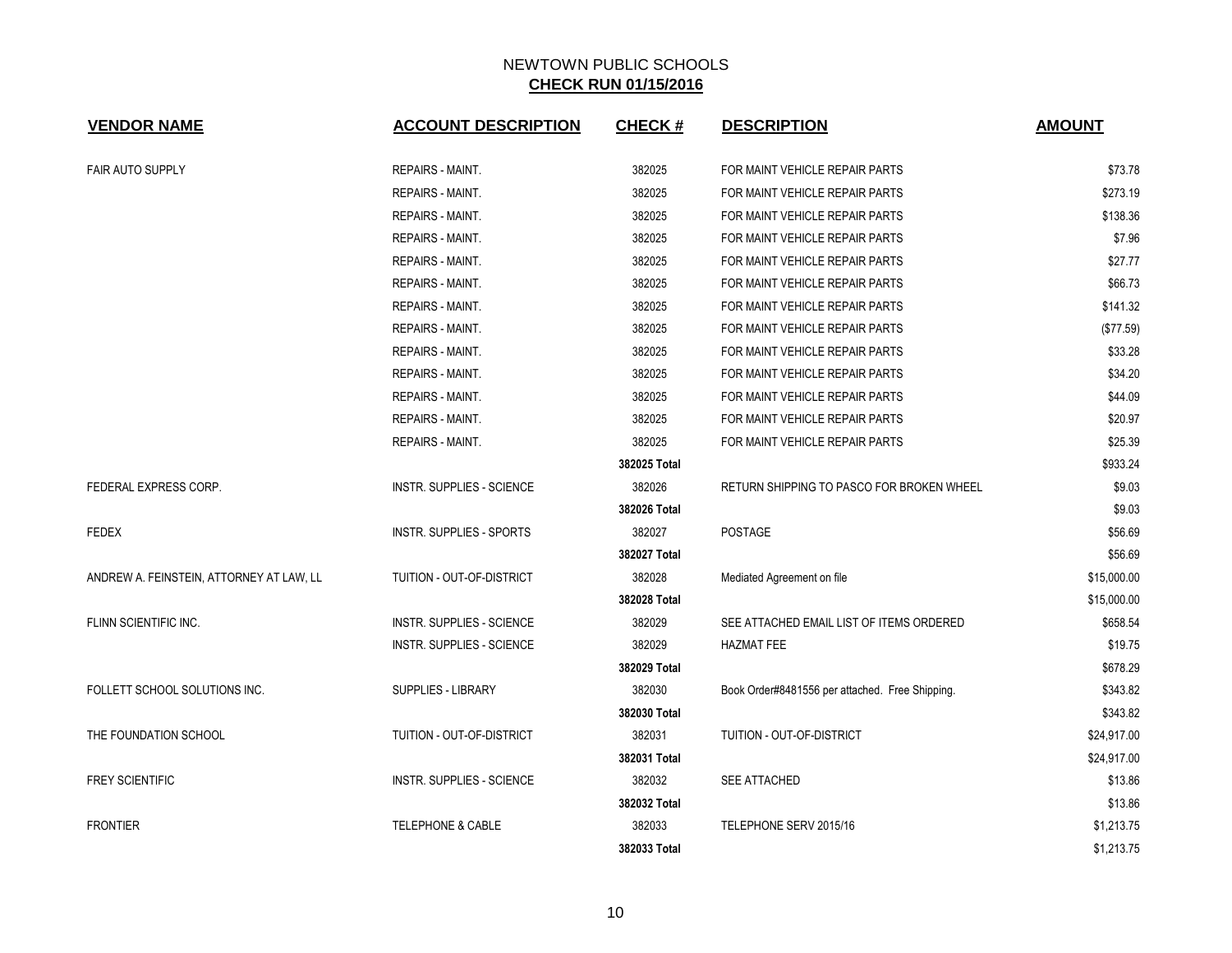| <b>VENDOR NAME</b>                | <b>ACCOUNT DESCRIPTION</b>       | <b>CHECK#</b> | <b>DESCRIPTION</b>                                   | <b>AMOUNT</b> |
|-----------------------------------|----------------------------------|---------------|------------------------------------------------------|---------------|
| <b>FRONTIER</b>                   | <b>TELEPHONE &amp; CABLE</b>     | 382034        | TELEPHONE SERV 2015/16                               | \$694.77      |
|                                   |                                  | 382034 Total  |                                                      | \$694.77      |
| <b>FRONTIER</b>                   | <b>TELEPHONE &amp; CABLE</b>     | 382035        | TELEPHONE SERV 2015/16                               | \$2,292.65    |
|                                   |                                  | 382035 Total  |                                                      | \$2,292.65    |
| <b>FRONTIER</b>                   | <b>TELEPHONE &amp; CABLE</b>     | 382036        | TELEPHONE SERV 2015/16                               | \$62.19       |
|                                   |                                  | 382036 Total  |                                                      | \$62.19       |
| FULL COMPASS SYSTEMS LTD          | <b>INSTR. SUPPLIES - MUSIC</b>   | 382037        | 550W LAMPS                                           | \$335.80      |
|                                   | INSTR. SUPPLIES - MUSIC          | 382037        | S/H                                                  | \$28.00       |
|                                   |                                  | 382037 Total  |                                                      | \$363.80      |
| <b>CARLEN GAINES</b>              | STAFF TRAVEL - INFO. TECH.       | 382038        | Intradistrict travel                                 | \$84.12       |
|                                   |                                  | 382038 Total  |                                                      | \$84.12       |
| <b>BARBARA GASPARINE</b>          | OFF. SUPPLIES - ADMIN.           | 382039        | <b>ADM SUPPLIES</b>                                  | \$110.40      |
|                                   |                                  | 382039 Total  |                                                      | \$110.40      |
| GIA PUBLICATIONS INC.             | <b>INSTR. SUPPLIES - MUSIC</b>   | 382040        | Music Instructional booklets & assorted music titles | \$148.70      |
|                                   | <b>INSTR. SUPPLIES - MUSIC</b>   | 382040        | Ship charge                                          | \$12.32       |
|                                   |                                  | 382040 Total  |                                                      | \$161.02      |
| <b>GLOBAL MECHANICAL LLC</b>      | <b>B&amp;G CONTRACTED SERV.</b>  | 382041        | HVAC PREVENTIVE MAINT CONTRACT                       | \$9,875.00    |
|                                   | <b>B&amp;G CONTRACTED SERV.</b>  | 382041        | HVAC PREVENTIVE MAINT CONTRACT                       | \$27,125.00   |
|                                   | <b>B&amp;G CONTRACTED SERV.</b>  | 382041        | HVAC PREVENTIVE MAINT CONTRACT                       | \$16,275.00   |
|                                   | <b>B&amp;G CONTRACTED SERV.</b>  | 382041        | HVAC PREVENTIVE MAINT CONTRACT                       | \$6,875.00    |
|                                   | <b>EMERGENCY REPAIRS - M.S.</b>  | 382041        | <b>HVAC REPAIR - NMS</b>                             | \$490.00      |
|                                   | <b>EMERGENCY REPAIRS - H.S.</b>  | 382041        | F WING PUMP REPAIR - NHS                             | \$2,608.22    |
|                                   |                                  | 382041 Total  |                                                      | \$63,248.22   |
| <b>MEGHAN GLYNN</b>               | INSTR. SUPPLIES - SP. ED. PREK-8 | 382042        | TRAVEL DEC 2015                                      | \$13.23       |
|                                   |                                  | 382042 Total  |                                                      | \$13.23       |
| GOLDIE AND LIBRO MUSIC CENTER LLC | <b>REPAIRS - MUSIC</b>           | 382043        | <b>INSTRUMENT REPAIRS</b>                            | \$850.00      |
|                                   | <b>REPAIRS - MUSIC</b>           | 382043        | <b>INSTRUMENT REPAIRS</b>                            | \$250.00      |
|                                   | <b>REPAIRS - MUSIC</b>           | 382043        | <b>INSTRUMENT REPAIRS</b>                            | \$225.00      |
|                                   | <b>REPAIRS - MUSIC</b>           | 382043        | <b>INSTRUMENT REPAIRS</b>                            | \$195.00      |
|                                   |                                  | 382043 Total  |                                                      | \$1,520.00    |
| <b>CATHARINE GORALSKI</b>         | STAFF TRAVEL - PUPIL SERV.       | 382044        | TRAVEL OCT 2015                                      | \$140.19      |
|                                   | STAFF TRAVEL - PUPIL SERV.       | 382044        | TRAVEL DEC 2015                                      | \$124.72      |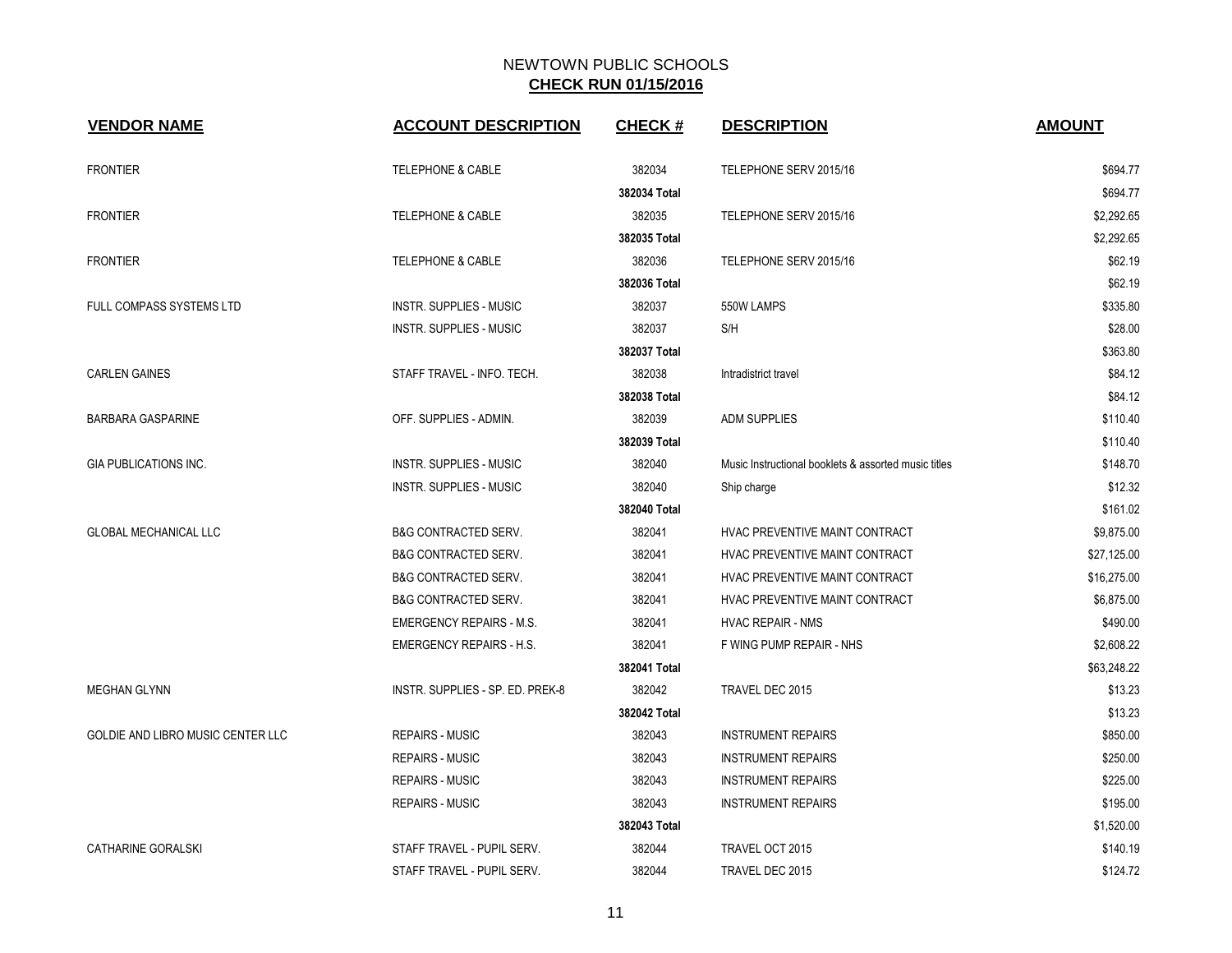| <b>VENDOR NAME</b>                     | <b>ACCOUNT DESCRIPTION</b>          | <b>CHECK#</b> | <b>DESCRIPTION</b>                                    | <b>AMOUNT</b> |
|----------------------------------------|-------------------------------------|---------------|-------------------------------------------------------|---------------|
| <b>CATHARINE GORALSKI</b>              | STAFF TRAVEL - PUPIL SERV.          | 382044        | TRAVEL NOV 2015                                       | \$147.83      |
|                                        | STAFF TRAVEL - PUPIL SERV.          | 382044        | TRAVEL SEPT 2015                                      | \$133.75      |
|                                        |                                     | 382044 Total  |                                                       | \$546.49      |
| <b>GRAINGER</b>                        | REPAIRS - TECH ED.                  | 382045        | PORTABLE POWER SOURCE- BRAKE CYLINDER                 | \$446.35      |
|                                        | INSTR. SUPPLIES - TECH ED.          | 382045        | <b>RECLOSABLE BAGS</b>                                | \$85.00       |
|                                        |                                     | 382045 Total  |                                                       | \$531.35      |
| <b>CATHY GREER</b>                     | <b>B&amp;G SUPPLIES - CUSTODIAL</b> | 382046        | SHOES (60068)                                         | \$122.30      |
|                                        |                                     | 382046 Total  |                                                       | \$122.30      |
| <b>GULBENKIAN SWIM INC.</b>            | INSTR. SUPPLIES - SPORTS            | 382047        | SWIM CAPS BRIEF MALE SWIMSUIT FEMALE SWIMSUIT         | \$1,269.00    |
|                                        |                                     | 382047 Total  |                                                       | \$1,269.00    |
| HAT CITY PAPER & SUPPLY CO.            | <b>B&amp;G SUPPLIES - CUSTODIAL</b> | 382048        | PAPER PRODUCTS - ALL SCHOOLS (PER QUOTE)              | \$6,777.30    |
|                                        |                                     | 382048 Total  |                                                       | \$6,777.30    |
| HUGH'S MECHANICAL EQUIPMENT LLC        | <b>PROF. SERV. - B. &amp; G.</b>    | 382049        | UNDERGROUND TANK INSPECTIONS                          | \$1,350.00    |
|                                        |                                     | 382049 Total  |                                                       | \$1,350.00    |
| ICMA RETIREMENT CORPORATION            | PENSION PLAN                        | 382050        | ANNUAL PLAN FEE 2015/16 3' RD QTR.                    | \$250.00      |
|                                        |                                     | 382050 Total  |                                                       | \$250.00      |
| <b>IDVILLE</b>                         | INSTR. SUPPLIES - CLASSROOM         | 382051        | Clear vinyl Badge Holder Credit Card Size             | \$122.50      |
|                                        | INSTR. SUPPLIES - CLASSROOM         | 382051        | <b>SHIPPING</b>                                       | \$10.50       |
|                                        |                                     | 382051 Total  |                                                       | \$133.00      |
| INSTITUTE FOR WRITING & THINKING       | STAFF TRAIN. - CLASSROOM            | 382052        | ENGLISH, POETRY SEMINAR APRIL 22 2016                 | \$600.00      |
|                                        |                                     | 382052 Total  |                                                       | \$600.00      |
| THE INSTITUTE OF PROFESSIONAL PRACTICE | PROF. SERV. - PSYCH/MED. EVAL.      | 382053        | PROF. SERV. - PSYCH/MED. EVAL.                        | \$9,620.00    |
|                                        |                                     | 382053 Total  |                                                       | \$9,620.00    |
| INTERNATIONAL READING ASSOCIATION      | MEMBERSHIPS - READING               | 382054        | Membership renewal                                    | \$105.00      |
|                                        |                                     | 382054 Total  |                                                       | \$105.00      |
| <b>ITSAVVY LLC</b>                     | INSTR. SUPPLIES - INFO. TECH.       | 382055        | HP Ultra Slim Docking Station 2013 for elite Book 820 | \$514.12      |
|                                        | INSTR. SUPPLIES - INFO. TECH.       | 382055        | LG GP65NB60 - Disk Drive DVD+RW                       | \$512.40      |
|                                        |                                     | 382055 Total  |                                                       | \$1,026.52    |
| <b>LISA JOHNS</b>                      | STAFF TRAVEL - INFO. TECH.          | 382056        | Intradistrict travel                                  | \$48.36       |
|                                        |                                     | 382056 Total  |                                                       | \$48.36       |
| JONES SCHOOL SUPPLY CO. INC.           | <b>INSTR. SUPPLIES - ENGLISH</b>    | 382057        | See Attached List for Poetry out loud event           | \$116.63      |
|                                        |                                     | 382057 Total  |                                                       | \$116.63      |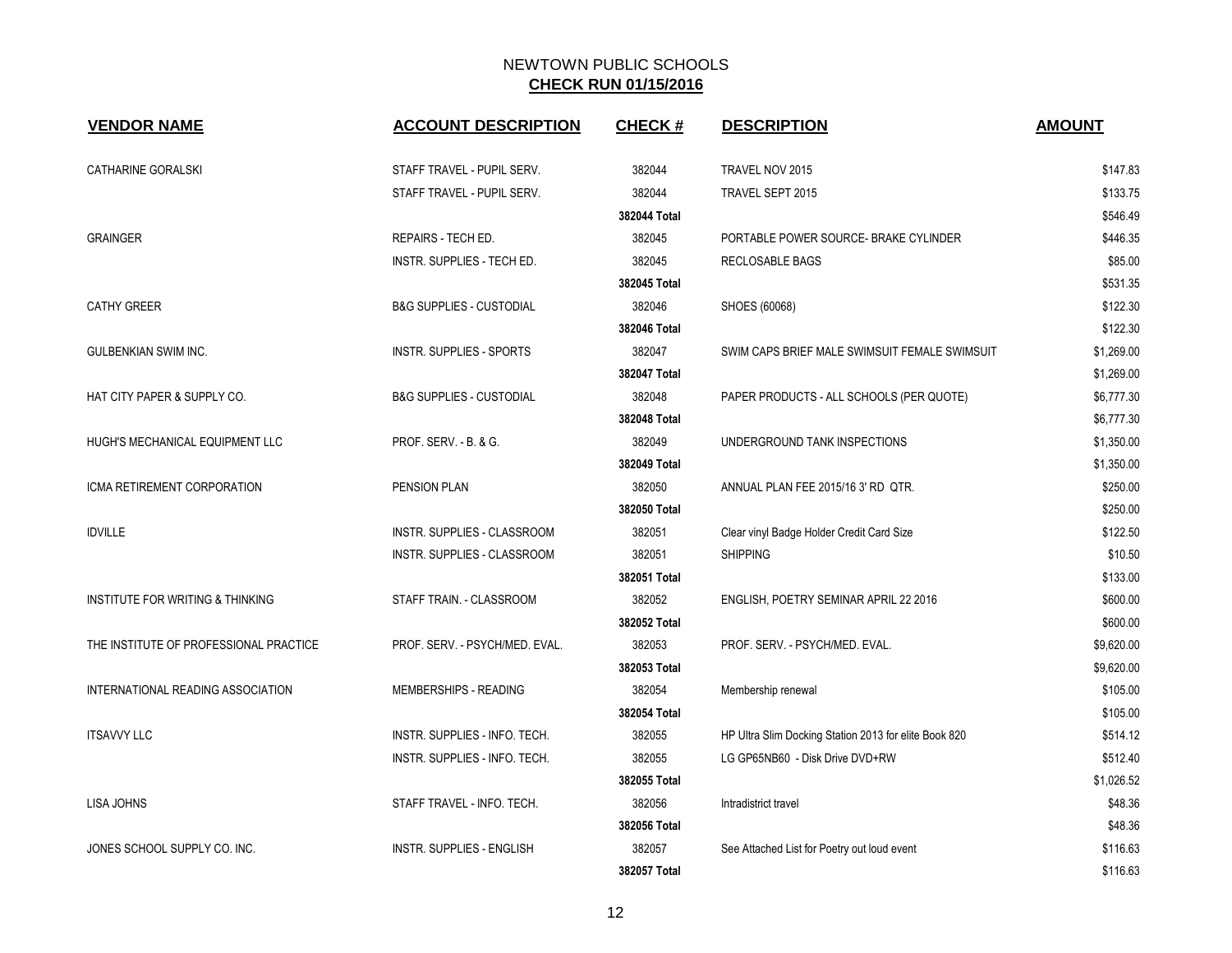| <b>VENDOR NAME</b>             | <b>ACCOUNT DESCRIPTION</b>          | <b>CHECK#</b> | <b>DESCRIPTION</b>                          | <b>AMOUNT</b> |
|--------------------------------|-------------------------------------|---------------|---------------------------------------------|---------------|
| K - MAN GLASS CORP             | B. & G. REPAIRS - M.S.              | 382058        | REPLACE 33 SCREENS IN C WING WINDOWS        | \$8,690.00    |
|                                |                                     | 382058 Total  |                                             | \$8,690.00    |
| KLINGBERG FAMILY CENTERS INC.  | TUITION - OUT-OF-DISTRICT           | 382059        | TUITION - OUT-OF-DISTRICT                   | \$6,437.05    |
|                                |                                     | 382059 Total  |                                             | \$6,437.05    |
| LEAHY'S FUELS INC.             | PROPANE & NATURAL GAS - M.G.        | 382060        | PROPANE 56117G 213.4 UNITS                  | \$317.97      |
|                                | PROPANE & NATURAL GAS - H.S.        | 382060        | PROPANE 97208G 471.1 UNITS                  | \$701.94      |
|                                |                                     | 382060 Total  |                                             | \$1,019.91    |
| <b>LEARNING A-Z</b>            | INSTR. SUPPLIES - SP. ED. PREK-8    | 382061        | <b>RENEWAL</b>                              | \$199.90      |
|                                |                                     | 382061 Total  |                                             | \$199.90      |
| <b>JIM LYNCH</b>               | <b>B&amp;G SUPPLIES - CUSTODIAL</b> | 382062        | SHOES (60068)                               | \$127.60      |
|                                |                                     | 382062 Total  |                                             | \$127.60      |
| DR. ANA PAULA MACHADO          | MEDICAL ADVISOR - HEALTH ADMIN      | 382063        | MEDICAL DIRECTOR JAN 2016                   | \$1,000.00    |
|                                |                                     | 382063 Total  |                                             | \$1,000.00    |
| <b>MAGNAKLEEN SERVICES LLC</b> | <b>B&amp;G SUPPLIES - CUSTODIAL</b> | 382064        | MOP / RUG SERVICE (ALL SCHOOLS) - 2015-2016 | \$109.70      |
|                                | <b>B&amp;G SUPPLIES - CUSTODIAL</b> | 382064        | MOP / RUG SERVICE (ALL SCHOOLS) - 2015-2016 | \$33.80       |
|                                | <b>B&amp;G SUPPLIES - CUSTODIAL</b> | 382064        | MOP / RUG SERVICE (ALL SCHOOLS) - 2015-2016 | \$47.15       |
|                                | <b>B&amp;G SUPPLIES - CUSTODIAL</b> | 382064        | MOP / RUG SERVICE (ALL SCHOOLS) - 2015-2016 | \$60.65       |
|                                | <b>B&amp;G SUPPLIES - CUSTODIAL</b> | 382064        | MOP / RUG SERVICE (ALL SCHOOLS) - 2015-2016 | \$21.50       |
|                                | <b>B&amp;G SUPPLIES - CUSTODIAL</b> | 382064        | MOP / RUG SERVICE (ALL SCHOOLS) - 2015-2016 | \$30.65       |
|                                | <b>B&amp;G SUPPLIES - CUSTODIAL</b> | 382064        | MOP / RUG SERVICE (ALL SCHOOLS) - 2015-2016 | \$28.25       |
|                                | <b>B&amp;G SUPPLIES - CUSTODIAL</b> | 382064        | MOP / RUG SERVICE (ALL SCHOOLS) - 2015-2016 | \$109.70      |
|                                | <b>B&amp;G SUPPLIES - CUSTODIAL</b> | 382064        | MOP / RUG SERVICE (ALL SCHOOLS) - 2015-2016 | \$33.80       |
|                                | <b>B&amp;G SUPPLIES - CUSTODIAL</b> | 382064        | MOP / RUG SERVICE (ALL SCHOOLS) - 2015-2016 | \$47.15       |
|                                | <b>B&amp;G SUPPLIES - CUSTODIAL</b> | 382064        | MOP / RUG SERVICE (ALL SCHOOLS) - 2015-2016 | \$60.65       |
|                                | <b>B&amp;G SUPPLIES - CUSTODIAL</b> | 382064        | MOP / RUG SERVICE (ALL SCHOOLS) - 2015-2016 | \$21.50       |
|                                | <b>B&amp;G SUPPLIES - CUSTODIAL</b> | 382064        | MOP / RUG SERVICE (ALL SCHOOLS) - 2015-2016 | \$30.65       |
|                                | <b>B&amp;G SUPPLIES - CUSTODIAL</b> | 382064        | MOP / RUG SERVICE (ALL SCHOOLS) - 2015-2016 | \$28.25       |
|                                | <b>B&amp;G SUPPLIES - CUSTODIAL</b> | 382064        | MOP / RUG SERVICE (ALL SCHOOLS) - 2015-2016 | \$109.70      |
|                                | <b>B&amp;G SUPPLIES - CUSTODIAL</b> | 382064        | MOP / RUG SERVICE (ALL SCHOOLS) - 2015-2016 | \$33.80       |
|                                | <b>B&amp;G SUPPLIES - CUSTODIAL</b> | 382064        | MOP / RUG SERVICE (ALL SCHOOLS) - 2015-2016 | \$18.00       |
|                                | <b>B&amp;G SUPPLIES - CUSTODIAL</b> | 382064        | MOP / RUG SERVICE (ALL SCHOOLS) - 2015-2016 | \$144.00      |
|                                | <b>B&amp;G SUPPLIES - CUSTODIAL</b> | 382064        | MOP / RUG SERVICE (ALL SCHOOLS) - 2015-2016 | \$130.00      |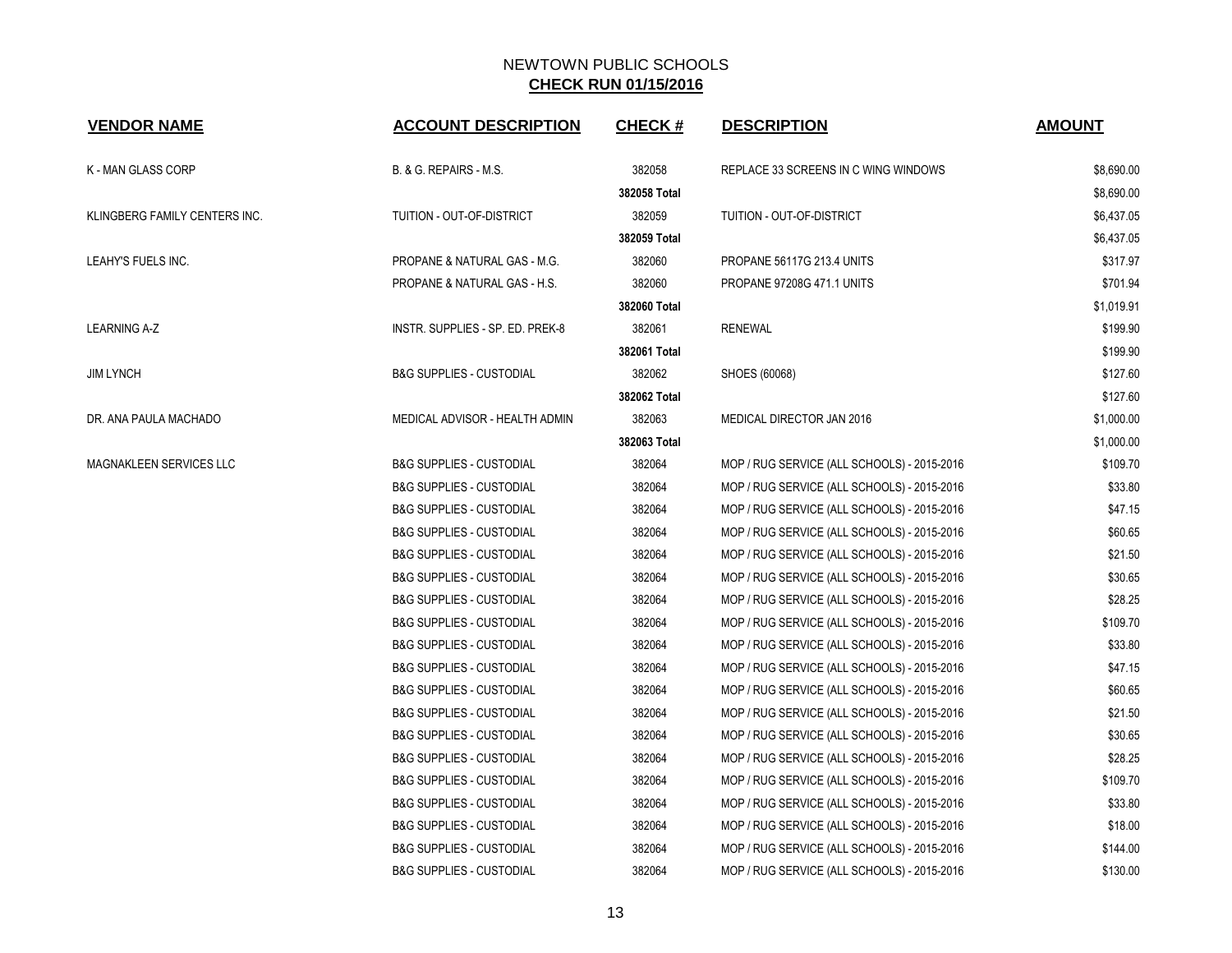| <b>VENDOR NAME</b>      | <b>ACCOUNT DESCRIPTION</b>          | <b>CHECK#</b> | <b>DESCRIPTION</b>                                   | <b>AMOUNT</b> |
|-------------------------|-------------------------------------|---------------|------------------------------------------------------|---------------|
| MAGNAKLEEN SERVICES LLC | <b>B&amp;G SUPPLIES - CUSTODIAL</b> | 382064        | MOP / RUG SERVICE (ALL SCHOOLS) - 2015-2016          | \$166.50      |
|                         | <b>B&amp;G SUPPLIES - CUSTODIAL</b> | 382064        | MOP / RUG SERVICE (ALL SCHOOLS) - 2015-2016          | \$48.50       |
|                         | <b>B&amp;G SUPPLIES - CUSTODIAL</b> | 382064        | MOP / RUG SERVICE (ALL SCHOOLS) - 2015-2016          | \$19.50       |
|                         | <b>B&amp;G SUPPLIES - CUSTODIAL</b> | 382064        | MOP / RUG SERVICE (ALL SCHOOLS) - 2015-2016          | \$36.00       |
|                         | <b>B&amp;G SUPPLIES - CUSTODIAL</b> | 382064        | MOP / RUG SERVICE (ALL SCHOOLS) - 2015-2016          | \$18.00       |
|                         | <b>B&amp;G SUPPLIES - CUSTODIAL</b> | 382064        | MOP / RUG SERVICE (ALL SCHOOLS) - 2015-2016          | \$144.00      |
|                         | <b>B&amp;G SUPPLIES - CUSTODIAL</b> | 382064        | MOP / RUG SERVICE (ALL SCHOOLS) - 2015-2016          | \$130.00      |
|                         | <b>B&amp;G SUPPLIES - CUSTODIAL</b> | 382064        | MOP / RUG SERVICE (ALL SCHOOLS) - 2015-2016          | \$166.50      |
|                         | <b>B&amp;G SUPPLIES - CUSTODIAL</b> | 382064        | MOP / RUG SERVICE (ALL SCHOOLS) - 2015-2016          | \$48.50       |
|                         | <b>B&amp;G SUPPLIES - CUSTODIAL</b> | 382064        | MOP / RUG SERVICE (ALL SCHOOLS) - 2015-2016          | \$19.50       |
|                         | <b>B&amp;G SUPPLIES - CUSTODIAL</b> | 382064        | MOP / RUG SERVICE (ALL SCHOOLS) - 2015-2016          | \$36.00       |
|                         | <b>B&amp;G SUPPLIES - CUSTODIAL</b> | 382064        | MOP / RUG SERVICE (ALL SCHOOLS) - 2015-2016          | \$18.00       |
|                         | <b>B&amp;G SUPPLIES - CUSTODIAL</b> | 382064        | MOP / RUG SERVICE (ALL SCHOOLS) - 2015-2016          | \$144.00      |
|                         |                                     | 382064 Total  |                                                      | \$2,093.90    |
| W.B. MASON., INC.       | OFF. SUPPLIES - BUS. SERV.          | 382065        | <b>WATER 2015/16</b>                                 | \$129.87      |
|                         | OFF. SUPPLIES - BUS. SERV.          | 382065        | <b>WATER 2015/16</b>                                 | (\$18.00)     |
|                         | OFF. SUPPLIES - BUS. SERV.          | 382065        | WATER 2015/16                                        | (\$60.00)     |
|                         | OFF. SUPPLIES - BUS. SERV.          | 382065        | INK CARTRIDGES 2015/16                               | (\$110.49)    |
|                         | OFF. SUPPLIES - BUS. SERV.          | 382065        | <b>SUPPLIES 2015/16</b>                              | \$26.79       |
|                         | OFF. SUPPLIES - BUS. SERV.          | 382065        | COFFEE 2015/16                                       | \$53.94       |
|                         | OFF. SUPPLIES - BUS. SERV.          | 382065        | <b>SUPPLIES 2015/16</b>                              | \$97.56       |
|                         | OFF. SUPPLIES - BUS. SERV.          | 382065        | <b>SUPPLIES 2015/16</b>                              | \$175.04      |
|                         | INSTR. SUPPLIES - ENGLISH           | 382065        | <b>ENGLISH DEPT. SUPPLIES</b>                        | \$98.82       |
|                         | INSTR. SUPPLIES - ENGLISH           | 382065        | <b>ENGLISH DEPT. SUPPLIES</b>                        | \$16.49       |
|                         | INSTR. SUPPLIES - ENGLISH           | 382065        | ENGLISH DEPT. SUPPLIES                               | (\$16.49)     |
|                         | INSTR. SUPPLIES - SCIENCE           | 382065        | <b>SCIENCE DEPT. SUPPLIES</b>                        | \$109.99      |
|                         | <b>INSTR. SUPPLIES - SCIENCE</b>    | 382065        | <b>SCIENCE DEPT. SUPPLIES</b>                        | \$16.48       |
|                         | <b>INSTR. SUPPLIES - SCIENCE</b>    | 382065        | SCIENCE DEPT. SUPPLIES                               | (\$16.48)     |
|                         | SUPPLIES - LIBRARY                  | 382065        | Sharpie metallic permanent marker 4/pack, SAN39109PP | \$4.99        |
|                         | <b>SUPPLIES - LIBRARY</b>           | 382065        | Liqui-Mark colored pencil set. LMK63024              | \$12.44       |
|                         | <b>SUPPLIES - LIBRARY</b>           | 382065        | Bostich pencil sharpener, BOSEPS8HDBLK               | \$14.06       |
|                         | SUPPLIES - LIBRARY                  | 382065        | Artistic desk pad, 24x19, AOP6040MS                  | \$19.89       |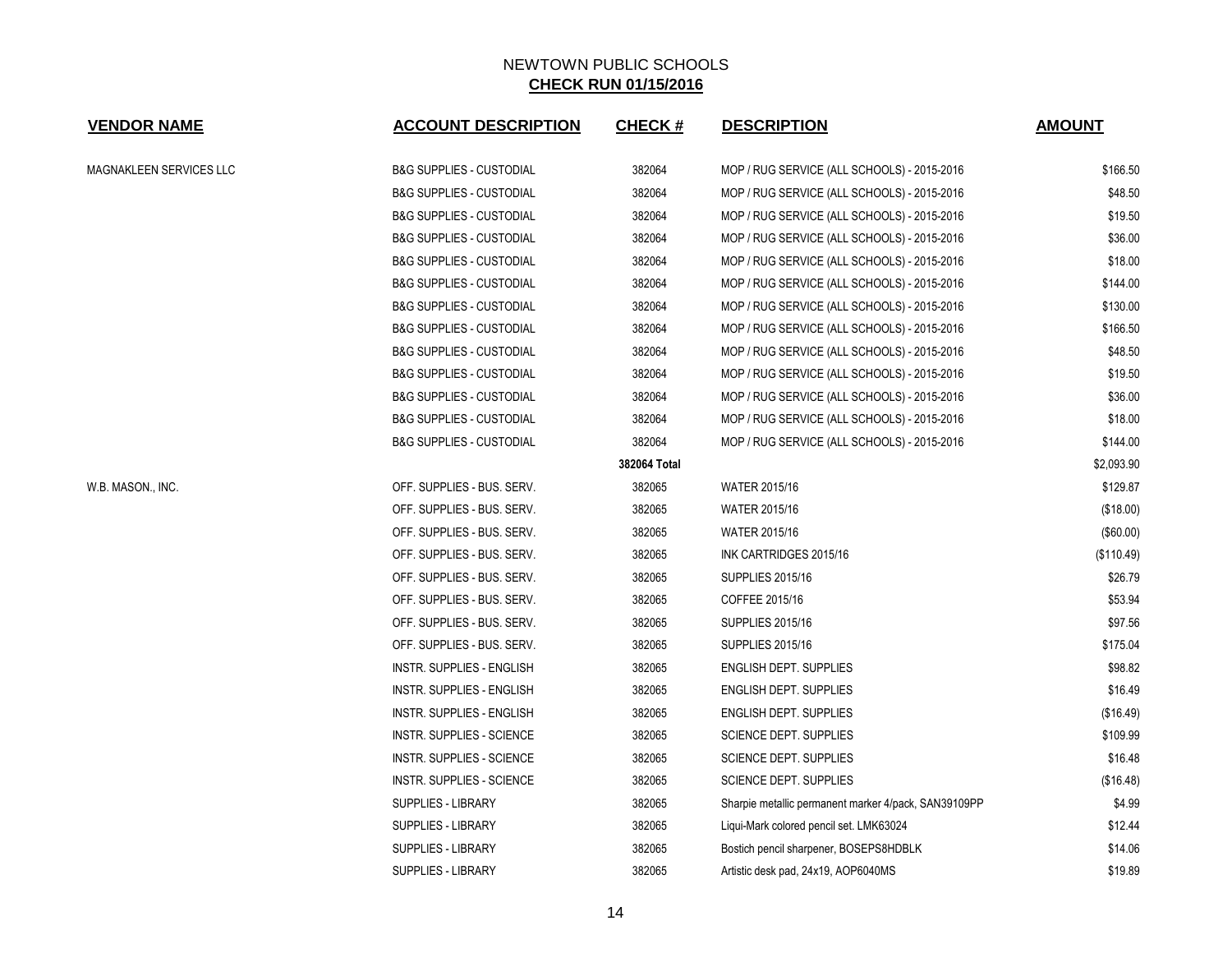| <b>VENDOR NAME</b>         | <b>ACCOUNT DESCRIPTION</b>       | <b>CHECK#</b> | <b>DESCRIPTION</b>                               | <b>AMOUNT</b> |
|----------------------------|----------------------------------|---------------|--------------------------------------------------|---------------|
| W.B. MASON., INC.          | <b>SUPPLIES - LIBRARY</b>        | 382065        | Carter's bottle inker, AVE21448                  | \$1.32        |
|                            | <b>SUPPLIES - LIBRARY</b>        | 382065        | Care Band fabric adhesive bandage, ASOCB401901BX | \$9.98        |
|                            | B&G SUPPLIES - ADMIN.            | 382065        | DESK CALENDARS FOR MAINT DEPT. - SUPPLIES        | \$27.21       |
|                            | OFF. SUPPLIES - PUPIL SERV.      | 382065        | <b>DESK PAD</b>                                  | \$39.25       |
|                            | <b>INSTR. SUPPLIES - MUSIC</b>   | 382065        | Packaging tape, Item MMM3450SRD                  | \$13.98       |
|                            | <b>INSTR. SUPPLIES - MUSIC</b>   | 382065        | Pen Style dry erase markers for Music            | \$41.00       |
|                            | <b>INSTR. SUPPLIES - ENGLISH</b> | 382065        | cswvecpfgm vinyl gloves                          | \$3.24        |
|                            | <b>INSTR. SUPPLIES - ENGLISH</b> | 382065        | hvn410130 paper towels                           | \$18.58       |
|                            | INSTR. SUPPLIES - SCIENCE        | 382065        | cswvecpfgm vinyl gloves                          | \$3.24        |
|                            | INSTR. SUPPLIES - SCIENCE        | 382065        | hvn410130 paper towels                           | \$18.58       |
|                            | <b>INSTR. SUPPLIES - MATH</b>    | 382065        | DRY ERASE MARKERS - MATH SEE CART ATTACHED       | \$213.65      |
|                            | OFF. SUPPLIES - PUPIL SERV.      | 382065        | OFFICE SUPPLIES                                  | \$65.00       |
|                            |                                  | 382065 Total  |                                                  | \$1,009.93    |
| WILLIAM B. MEYER INC.      | OFF. SUPPLIES - PUPIL SERV.      | 382066        | <b>RECORDS MANAGEMENT</b>                        | \$63.14       |
|                            |                                  | 382066 Total  |                                                  | \$63.14       |
| E. A. MORSE & CO. INC.     | <b>REPAIRS - CUSTODIAL</b>       | 382067        | CUSTODIAL MACHINE REPAIR - ADVANCED SCRUBBER     | \$266.60      |
|                            | <b>EMERGENCY REPAIRS - M.S.</b>  | 382067        | WIRING FOR SUMP PUMP PROJECT - NMS               | \$83.92       |
|                            |                                  | 382067 Total  |                                                  | \$350.52      |
| MUSIC & ARTS CENTER, INC.  | INSTR. SUPPLIES - MUSIC          | 382068        | For Orchestra supplies                           | \$5.20        |
|                            |                                  | 382068 Total  |                                                  | \$5.20        |
| <b>NASCO</b>               | INSTR. SUPPLIES - SCIENCE        | 382069        | Disposable Lung Mouth Tubes, SB15812M            | \$56.10       |
|                            | INSTR. SUPPLIES - SCIENCE        | 382069        | Splash Goggles SB46930M                          | \$101.60      |
|                            | <b>INSTR. SUPPLIES - SCIENCE</b> | 382069        | Ohaus compact scale 200g capacity                | \$89.04       |
|                            |                                  | 382069 Total  |                                                  | \$246.74      |
| NEW ENGLAND ASSOCIATION OF | PRINTING - ADMIN.                | 382070        | EDITING OF EVALUATION REPORT                     | \$350.00      |
|                            |                                  | 382070 Total  |                                                  | \$350.00      |
| NEWTOWN BOARD OF EDUCATION | MEDICAL INS. PREMIUMS            | 382071        | LONG TERM DISABILITY                             | \$1,992.38    |
|                            | <b>ADMINISTRATION FEES</b>       | 382071        | RETIREE ADM FEE DEC 2015                         | \$225.00      |
|                            | <b>ADMINISTRATION FEES</b>       | 382071        | COBRA ADM FEE JAN 2016                           | \$300.00      |
|                            | LIFE INSURANCE                   | 382071        | AD&D PREMIUM                                     | \$1,175.42    |
|                            | LIFE INSURANCE                   | 382071        | LIFE PREMIUM                                     | \$5,877.10    |
|                            |                                  | 382071 Total  |                                                  | \$9,569.90    |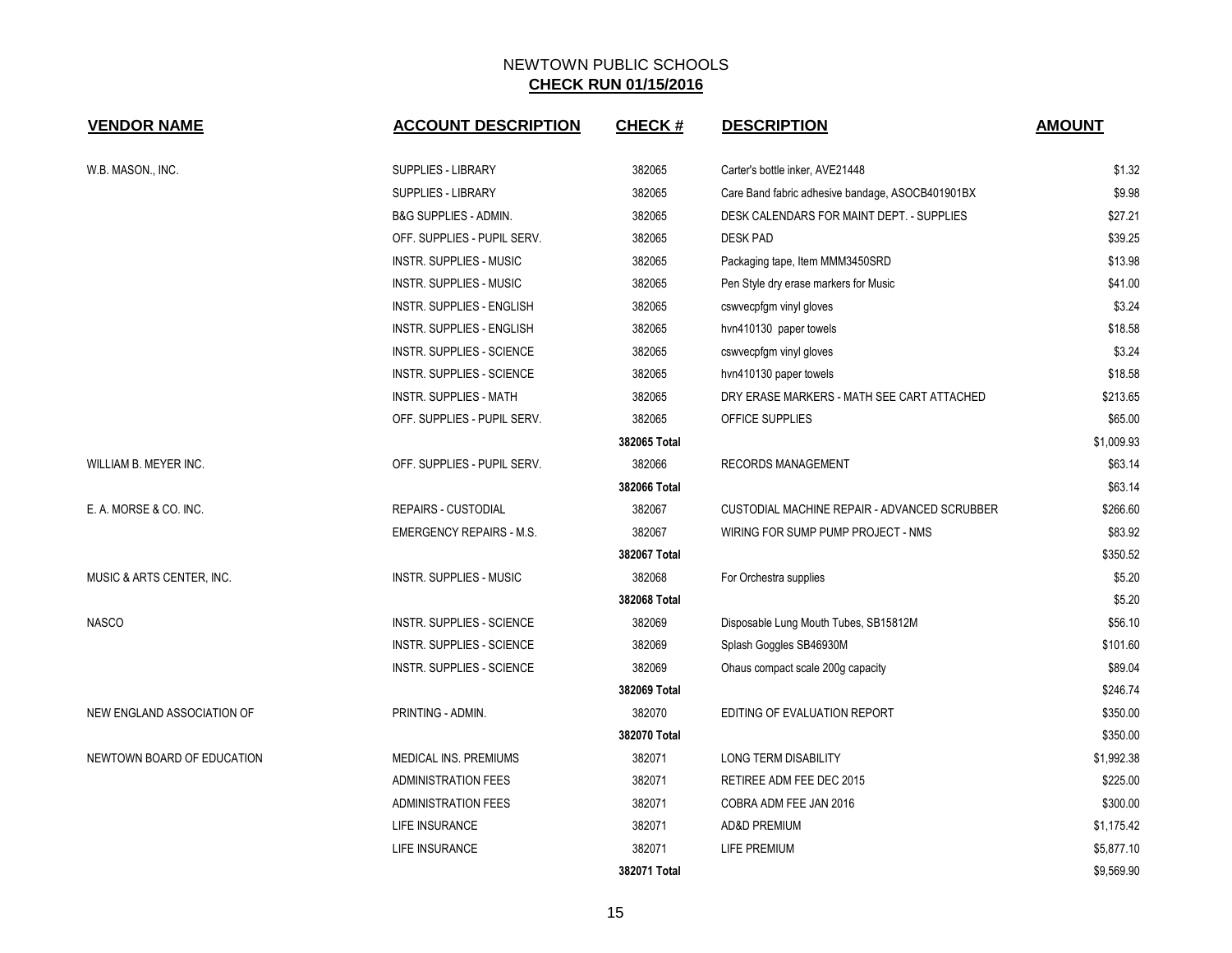| <b>VENDOR NAME</b>           | <b>ACCOUNT DESCRIPTION</b>         | <b>CHECK#</b> | <b>DESCRIPTION</b>                          | <b>AMOUNT</b> |
|------------------------------|------------------------------------|---------------|---------------------------------------------|---------------|
| <b>NEWTOWN GRAPHICS</b>      | OFF. SUPPLIES - ELEM.              | 382072        | note pads for nurses office                 | \$50.00       |
|                              |                                    | 382072 Total  |                                             | \$50.00       |
| NEWTOWN HARDWARE             | <b>B&amp;G SUPPLIES - MAINT.</b>   | 382073        | FOR MAINT SUPPLIES 2015/16                  | \$108.07      |
|                              | <b>B&amp;G SUPPLIES - MAINT.</b>   | 382073        | FOR MAINT SUPPLIES 2015/16                  | \$85.16       |
|                              | <b>B&amp;G SUPPLIES - MAINT.</b>   | 382073        | FOR MAINT SUPPLIES 2015/16                  | \$68.37       |
|                              | <b>B&amp;G SUPPLIES - MAINT.</b>   | 382073        | FOR MAINT SUPPLIES 2015/16                  | \$121.01      |
|                              | <b>B&amp;G SUPPLIES - MAINT.</b>   | 382073        | FOR MAINT SUPPLIES 2015/16                  | \$144.64      |
|                              | <b>B&amp;G SUPPLIES - MAINT.</b>   | 382073        | FOR MAINT SUPPLIES 2015/16                  | \$45.87       |
|                              | <b>B&amp;G SUPPLIES - MAINT.</b>   | 382073        | FOR MAINT SUPPLIES 2015/16                  | \$17.08       |
|                              | <b>B&amp;G SUPPLIES - MAINT.</b>   | 382073        | FOR MAINT SUPPLIES 2015/16                  | \$42.26       |
|                              | <b>B&amp;G SUPPLIES - MAINT.</b>   | 382073        | FOR MAINT SUPPLIES 2015/16                  | \$57.51       |
|                              | <b>B&amp;G SUPPLIES - MAINT.</b>   | 382073        | FOR MAINT SUPPLIES 2015/16                  | \$38.48       |
|                              | <b>B&amp;G SUPPLIES - MAINT.</b>   | 382073        | FOR MAINT SUPPLIES 2015/16                  | \$30.97       |
|                              |                                    | 382073 Total  |                                             | \$759.42      |
| NEWTOWN MIDDLE SCHOOL        | CONTRACTED SERV. - SPORTS          | 382074        | Set up for payment of referees for sports   | \$613.90      |
|                              | CONTRACTED SERV. - SPORTS          | 382074        | Set up for payment of referees for sports.  | \$368.34      |
|                              | CONTRACTED SERV. - SPORTS          | 382074        | Set up for payment of referees for sports.  | \$172.78      |
|                              |                                    | 382074 Total  |                                             | \$1,155.02    |
| NYA SPORTS & FITNESS CENTER  | CONTRACTED SERV. - TRANSIT.        | 382075        | <b>DUES</b>                                 | \$225.00      |
|                              |                                    | 382075 Total  |                                             | \$225.00      |
| <b>ON-SITE SHREDDING</b>     | <b>INSTR. SUPPLIES - CLASSROOM</b> | 382076        | SHREDDING SERV 2015/16                      | \$25.00       |
|                              | OFF. SUPPLIES - ADMIN.             | 382076        | Shredding fee.2015/16                       | \$25.00       |
|                              |                                    | 382076 Total  |                                             | \$50.00       |
| T.R. PAUL INC.               | PENSION PLAN                       | 382077        | BOE PENSION JAN 2016                        | \$30.00       |
|                              |                                    | 382077 Total  |                                             | \$30.00       |
| J.W. PEPPER & SON INC.       | <b>INSTR. SUPPLIES - MUSIC</b>     | 382078        | BEETHOVEN #5 ALLEGRO #10074520E             | \$50.00       |
|                              | <b>INSTR. SUPPLIES - MUSIC</b>     | 382078        | ANDANTE CON MOTO FROM SYMPHONY 5 #10352421E | \$50.00       |
|                              | INSTR. SUPPLIES - MUSIC            | 382078        | REMOTE CONTROL MEYERS RICHARD 10050407E     | \$48.00       |
|                              | <b>INSTR. SUPPLIES - MUSIC</b>     | 382078        | REQUIEM THE FIFTH #10310465E                | \$64.00       |
|                              |                                    | 382078 Total  |                                             | \$212.00      |
| PERKINS SCHOOL FOR THE BLIND | TUITION - OUT-OF-DISTRICT          | 382079        | TUITION - OUT-OF-DISTRICT                   | \$17,830.72   |
|                              |                                    | 382079 Total  |                                             | \$17,830.72   |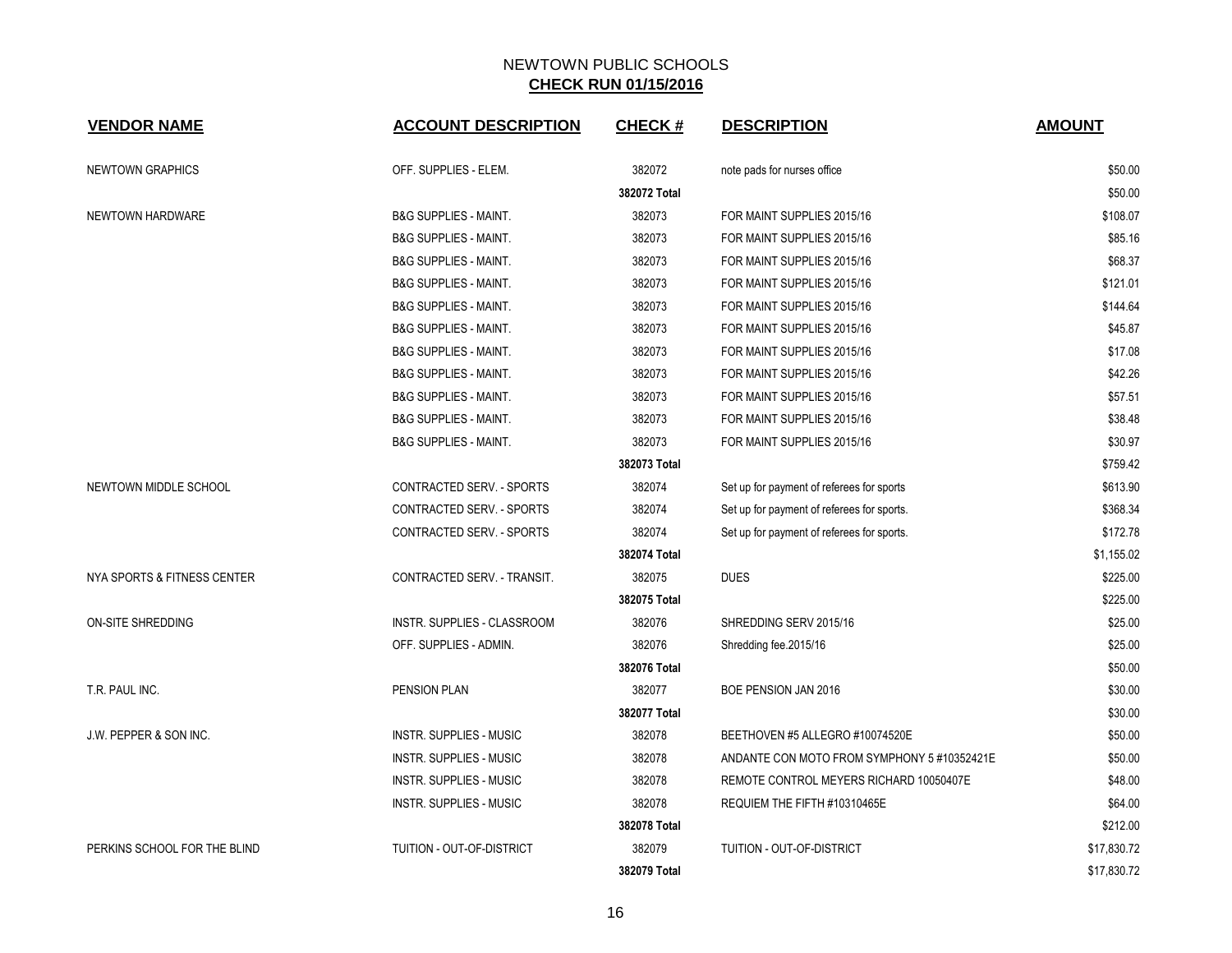| <b>VENDOR NAME</b>              | <b>ACCOUNT DESCRIPTION</b>          | <b>CHECK#</b> | <b>DESCRIPTION</b>                        | <b>AMOUNT</b> |
|---------------------------------|-------------------------------------|---------------|-------------------------------------------|---------------|
| PETTY CASH                      | STAFF TRAIN. - ADMIN.               | 382080        | PETTY CASH                                | \$31.72       |
|                                 | REPAIRS - LIBRARY                   | 382080        | PETTY CASH                                | \$13.97       |
|                                 | INSTR. SUPPLIES - CLASSROOM         | 382080        | PETTY CASH                                | \$51.32       |
|                                 |                                     | 382080 Total  |                                           | \$97.01       |
| PETTY CASH                      | POSTAGE - ADMIN.                    | 382081        | PETTY CASH                                | \$6.70        |
|                                 | OFF. SUPPLIES - ADMIN.              | 382081        | PETTY CASH                                | \$13.48       |
|                                 |                                     | 382081 Total  |                                           | \$20.18       |
| PETTY CASH                      | OFF. SUPPLIES - ADMIN.              | 382082        | PETTY CASH                                | \$91.75       |
|                                 |                                     | 382082 Total  |                                           | \$91.75       |
| PHONAK LLC                      | <b>EQUIPMENT - SP/HEAR.</b>         | 382083        | EQUIPMENT - SP/HEAR.                      | \$2,349.54    |
|                                 | <b>EQUIPMENT - SP/HEAR.</b>         | 382083        | EQUIPMENT - SP/HEAR.                      | \$38.00       |
|                                 |                                     | 382083 Total  |                                           | \$2,387.54    |
| PLAYGROUND MEDIC                | EQUIPMENT - DISTRICT FURNITURE      | 382084        | OCCUPATIONAL THERAPY SWING ASSEMBLY - RIS | \$1,695.00    |
|                                 |                                     | 382084 Total  |                                           | \$1,695.00    |
| <b>MARK POLLEY</b>              | <b>B&amp;G SUPPLIES - CUSTODIAL</b> | 382085        | SHOES (60068)                             | \$150.00      |
|                                 |                                     | 382085 Total  |                                           | \$150.00      |
| PYRAMID EDUCATIONAL CONSULTANTS | INSTR. SUPPLIES - SP. ED. PREK-8    | 382086        | <b>GIANT SAND TIMER GST-SET</b>           | \$49.95       |
|                                 | INSTR. SUPPLIES - SP. ED. PREK-8    | 382086        | <b>SHIPPING</b>                           | \$5.00        |
|                                 |                                     | 382086 Total  |                                           | \$54.95       |
| <b>QUALITY IMPROVEMENTS LLC</b> | <b>EMERGENCY REPAIRS - S.H.</b>     | 382087        | ROOF REPAIRS - SH                         | \$1,115.00    |
|                                 | <b>EMERGENCY REPAIRS - M.G.</b>     | 382087        | ROOF REPAIRS - MG                         | \$1,242.50    |
|                                 | <b>EMERGENCY REPAIRS - M.G.</b>     | 382087        | <b>ROOF REPAIRS - MG</b>                  | \$1,288.75    |
|                                 | <b>EMERGENCY REPAIRS - HOM.</b>     | 382087        | ROOF REPAIRS - HOM                        | \$1,467.08    |
|                                 | <b>EMERGENCY REPAIRS - H.S.</b>     | 382087        | ROOF REPAIRS - NHS                        | \$1,028.50    |
|                                 |                                     | 382087 Total  |                                           | \$6,141.83    |
| ELIZABETH T. RICKEY             | TUTORS - HOMEBOUND                  | 382088        | TUTORS - HOMEBOUND                        | \$480.00      |
|                                 |                                     | 382088 Total  |                                           | \$480.00      |
| <b>MARCIE TURNER ROCKWELL</b>   | INSTR. SUPPLIES - SP. ED. PREK-8    | 382089        | TRAVEL DEC 2015                           | \$85.91       |
|                                 |                                     | 382089 Total  |                                           | \$85.91       |
| <b>MAX RODRIGUEZ</b>            | <b>B&amp;G SUPPLIES - CUSTODIAL</b> | 382090        | SHOES (60068)                             | \$150.00      |
|                                 |                                     | 382090 Total  |                                           | \$150.00      |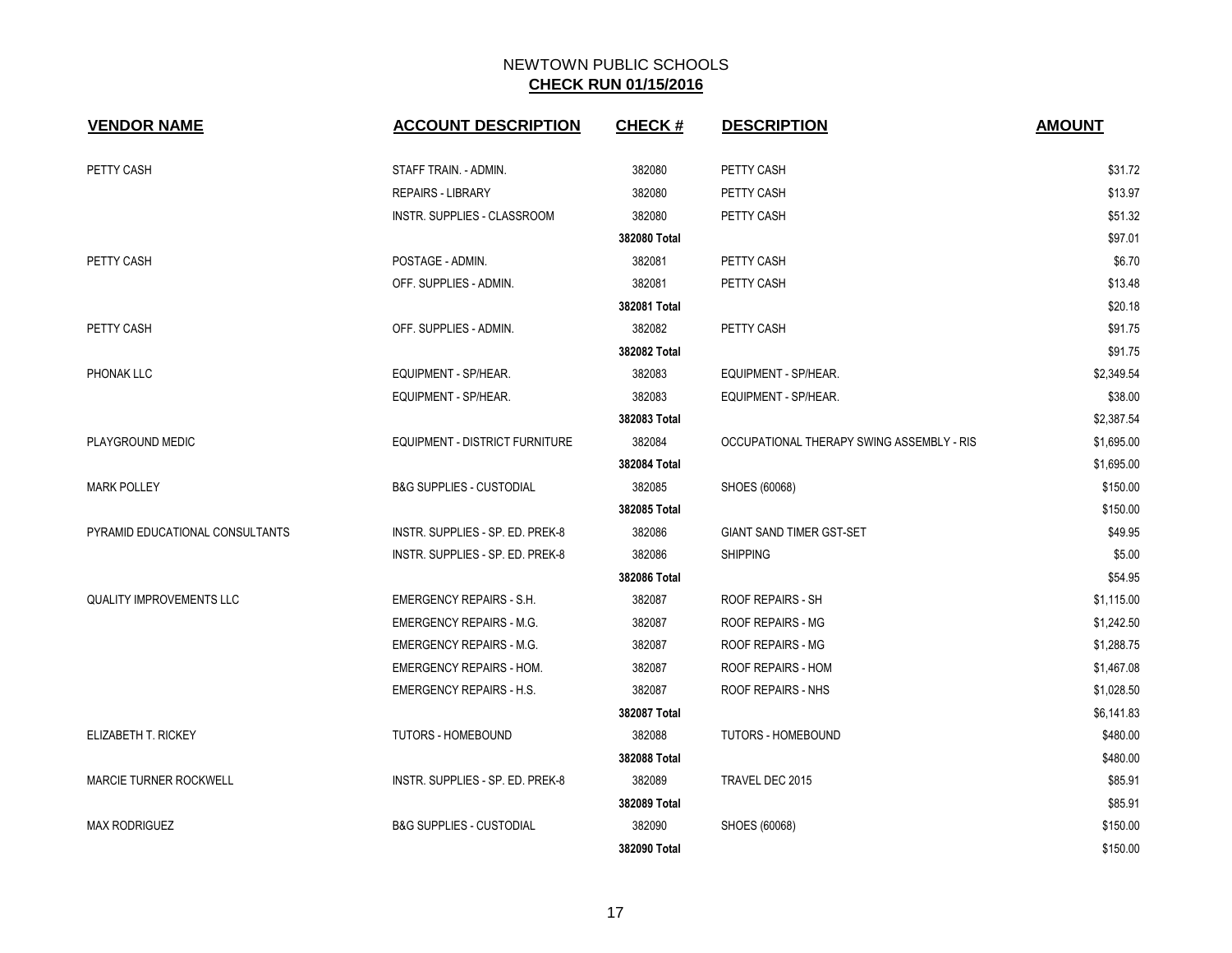| <b>VENDOR NAME</b>               | <b>ACCOUNT DESCRIPTION</b>          | <b>CHECK#</b> | <b>DESCRIPTION</b>                               | <b>AMOUNT</b> |
|----------------------------------|-------------------------------------|---------------|--------------------------------------------------|---------------|
| ROYBAL & SONS FIRE EQUIPMENT CO. | <b>B&amp;G CONTRACTED SERV.</b>     | 382091        | SEMI ANNUAL FIRE SUPPRESSION SYSTEM SVC 15/16    | \$154.40      |
|                                  | <b>B&amp;G CONTRACTED SERV.</b>     | 382091        | SEMI ANNUAL FIRE SUPPRESSION SYSTEM SVC 15/16    | \$151.20      |
|                                  | <b>B&amp;G CONTRACTED SERV.</b>     | 382091        | SEMI ANNUAL FIRE SUPPRESSION SYSTEM SVC 15/16    | \$173.60      |
|                                  | <b>B&amp;G CONTRACTED SERV.</b>     | 382091        | SEMI ANNUAL FIRE SUPPRESSION SYSTEM SVC 15/16    | \$209.60      |
|                                  | <b>B&amp;G CONTRACTED SERV.</b>     | 382091        | SEMI ANNUAL FIRE SUPPRESSION SYSTEM SVC 15/16    | \$418.00      |
|                                  | <b>B&amp;G CONTRACTED SERV.</b>     | 382091        | SEMI ANNUAL FIRE SUPPRESSION SYSTEM SVC 15/16    | \$162.40      |
|                                  | <b>B&amp;G CONTRACTED SERV.</b>     | 382091        | SEMI ANNUAL FIRE SUPPRESSION SYSTEM SVC 15/16    | \$705.83      |
|                                  | <b>B&amp;G CONTRACTED SERV.</b>     | 382091        | SEMI ANNUAL FIRE EXTINGUISHER SVC - 2015-2016    | \$162.76      |
|                                  | <b>B&amp;G CONTRACTED SERV.</b>     | 382091        | SEMI ANNUAL FIRE EXTINGUISHER SVC - 2015-2016    | \$144.96      |
|                                  | <b>B&amp;G CONTRACTED SERV.</b>     | 382091        | SEMI ANNUAL FIRE EXTINGUISHER SVC - 2015-2016    | \$108.72      |
|                                  | <b>B&amp;G CONTRACTED SERV.</b>     | 382091        | SEMI ANNUAL FIRE EXTINGUISHER SVC - 2015-2016    | \$132.88      |
|                                  | B&G CONTRACTED SERV.                | 382091        | SEMI ANNUAL FIRE EXTINGUISHER SVC - 2015-2016    | \$241.60      |
|                                  | <b>B&amp;G CONTRACTED SERV.</b>     | 382091        | SEMI ANNUAL FIRE EXTINGUISHER SVC - 2015-2016    | \$230.07      |
|                                  | <b>B&amp;G CONTRACTED SERV.</b>     | 382091        | SEMI ANNUAL FIRE EXTINGUISHER SVC - 2015-2016    | \$561.99      |
| ROYBAL & SONS FIRE EQUIPMENT CO. | <b>B&amp;G CONTRACTED SERV.</b>     | 382091        | SEMI ANNUAL FIRE EXTINGUISHER SVC - 2015-2016    | \$549.37      |
|                                  | <b>B&amp;G CONTRACTED SERV.</b>     | 382091        | SEMI ANNUAL FIRE EXTINGUISHER SVC - 2015-2016    | \$345.00      |
|                                  |                                     | 382091 Total  |                                                  | \$4,452.38    |
| SAFETY-KLEEN SYSTEMS INC.        | EQUIP RENTAL - B&G                  | 382092        | PARTS SOLVENT WASHER - MAINT SHOP                | \$200.00      |
|                                  |                                     | 382092 Total  |                                                  | \$200.00      |
| VALERY SALAS-SULLIVAN            | CONTRACTED SERV. - SP/HEAR.         | 382093        | CONTRACTED SERV. - SP/HEAR.                      | \$500.00      |
|                                  |                                     | 382093 Total  |                                                  | \$500.00      |
| <b>NELSON M. SANTOS</b>          | STAFF TRAVEL - INFO. TECH.          | 382094        | Intradistrict travel                             | \$65.32       |
|                                  |                                     | 382094 Total  |                                                  | \$65.32       |
| <b>SERC</b>                      | STAFF TRAIN. - M.S.                 | 382095        | 2 day New School Nurse Conference/ given by SERC | \$160.00      |
|                                  |                                     | 382095 Total  |                                                  | \$160.00      |
| <b>WAYNE SHERWOOD</b>            | <b>B&amp;G SUPPLIES - CUSTODIAL</b> | 382096        | SHOES (60068)                                    | \$82.48       |
|                                  |                                     | 382096 Total  |                                                  | \$82.48       |
| SOCIAL LEARNING CENTER, LLC      | PROF. SERV. - PSYCH/MED. EVAL.      | 382097        | PROF. SERV. - PSYCH/MED. EVAL.                   | \$225.00      |
|                                  | PROF. SERV. - PSYCH/MED. EVAL.      | 382097        | PROF. SERV. - PSYCH/MED. EVAL.                   | \$150.00      |
|                                  | PROF. SERV. - PSYCH/MED. EVAL.      | 382097        | PROF. SERV. - PSYCH/MED. EVAL.                   | \$225.00      |
|                                  |                                     | 382097 Total  |                                                  | \$600.00      |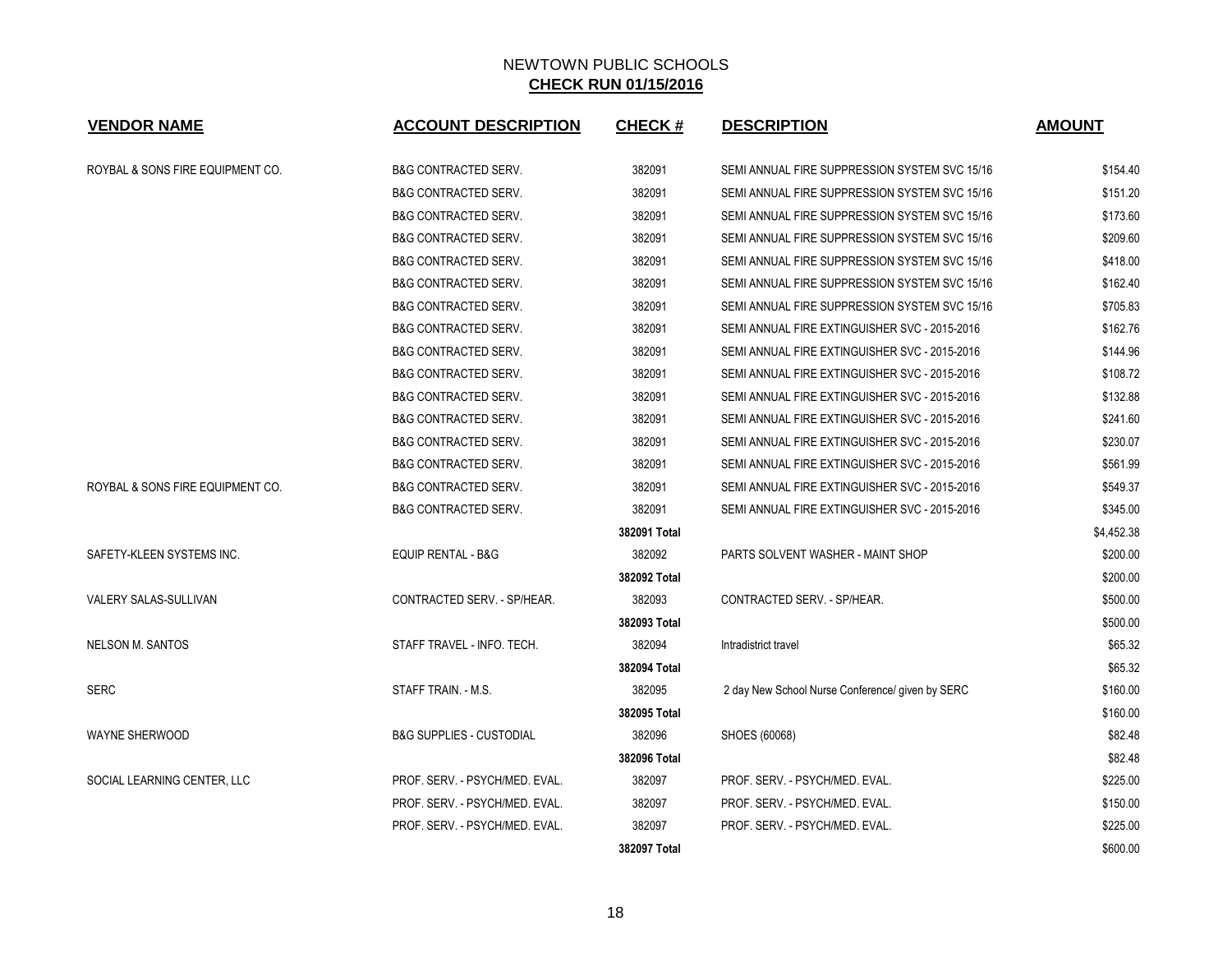| <b>VENDOR NAME</b>                | <b>ACCOUNT DESCRIPTION</b>       | <b>CHECK#</b> | <b>DESCRIPTION</b>                            | <b>AMOUNT</b>  |
|-----------------------------------|----------------------------------|---------------|-----------------------------------------------|----------------|
| SOCIAL SENTINEL INC.              | CONTRACTED SERV. - SECURITY      | 382098        | SOCIAL SENTINEL COMMAND SERV 15/16            | \$5,500.00     |
|                                   |                                  | 382098 Total  |                                               | \$5,500.00     |
| SOUTHBURY PRINTING CENTRE, INC.   | OFF. SUPPLIES - BUS. SERV.       | 382099        | 400 NPS REGISTRATION FORMS                    | \$128.03       |
|                                   |                                  | 382099 Total  |                                               | \$128.03       |
| SPATH BJORKLUND ASSOCIATES INC.   | PROF. SERV. - B. & G.            | 382100        | <b>QUARTERLY MONITORING JULY - SEPT 15</b>    | \$1,557.00     |
|                                   |                                  | 382100 Total  |                                               | \$1,557.00     |
| SPC SCHOOL PUBLICATIONS COMPANY   | PRINTING - ENGLISH               | 382101        | 200 COPIES HAWKEYE VOL XXV11 DECEMBER 2015-16 | \$811.00       |
|                                   |                                  | 382101 Total  |                                               | \$811.00       |
| STEPNEY HARDWARE INC.             | <b>B&amp;G SUPPLIES - MAINT.</b> | 382102        | FOR MAINT SUPPLIES 2015-2016                  | \$119.94       |
|                                   | <b>B&amp;G SUPPLIES - MAINT.</b> | 382102        | FOR MAINT SUPPLIES 2015-2016                  | \$59.99        |
|                                   |                                  | 382102 Total  |                                               | \$179.93       |
| SUNGARD PUBLIC SECTOR INC.        | PROF. SERV. - BUS. SERV          | 382103        | COMPUTER SERVICES & UPDATES 2015/16           | \$1,054.45     |
|                                   |                                  | 382103 Total  |                                               | \$1,054.45     |
| <b>SUPPLYWORKS</b>                | B&G SUPPLIES - MAINT.            | 382104        | FLUID MASTER SUPPLY LINE - MAINT SUPPLIES     | (\$28.64)      |
|                                   | <b>B&amp;G SUPPLIES - MAINT.</b> | 382104        | FLUID MASTER SUPPLY LINE - MAINT SUPPLIES     | \$128.05       |
|                                   |                                  | 382104 Total  |                                               | \$99.41        |
| <b>TECH AIR</b>                   | <b>INSTR. SUPPLIES - SCIENCE</b> | 382105        | SEE ATTACHED INVOICE 02730650                 | \$139.96       |
|                                   |                                  | 382105 Total  |                                               | \$139.96       |
| <b>THYSSENKRUPP ELEVATOR CORP</b> | <b>B&amp;G CONTRACTED SERV.</b>  | 382106        | ELEVATOR SVC CONTRACT - SH (2015-2016)        | \$192.99       |
|                                   |                                  | 382106 Total  |                                               | \$192.99       |
| <b>TORRCO</b>                     | B. & G. REPAIRS - HOM.           | 382107        | <b>REPLACE SINKS - HOM</b>                    | \$536.72       |
|                                   | <b>EMERGENCY REPAIRS - M.S.</b>  | 382107        | HEAT CONTROL EXCHANGER REPAIR - NMS           | \$129.20       |
|                                   |                                  | 382107 Total  |                                               | \$665.92       |
| TOWN OF NEWTOWN                   | <b>MEDICAL INSURANCE</b>         | 382108        | 3RD QUARTER MEDICAL JAN 1 2016                | \$2,010,577.00 |
|                                   |                                  | 382108 Total  |                                               | \$2,010,577.00 |
| TREASURER - STATE OF CONNECTICUT  | <b>CONTRACTED SERV. - SUPER.</b> | 382109        | <b>FINGERPRINTS</b>                           | \$243.00       |
|                                   |                                  | 382109 Total  |                                               | \$243.00       |
| TREASURER - STATE OF CONNECTICUT  | CONTRACTED SERV. - SUPER.        | 382110        | <b>FINGERPRINTS</b>                           | \$29.50        |
|                                   |                                  | 382110 Total  |                                               | \$29.50        |
| TREASURER - STATE OF CONNECTICUT  | <b>CONTRACTED SERV. - SUPER.</b> | 382111        | <b>FINGERPRINTS</b>                           | \$14.75        |
|                                   |                                  | 382111 Total  |                                               | \$14.75        |